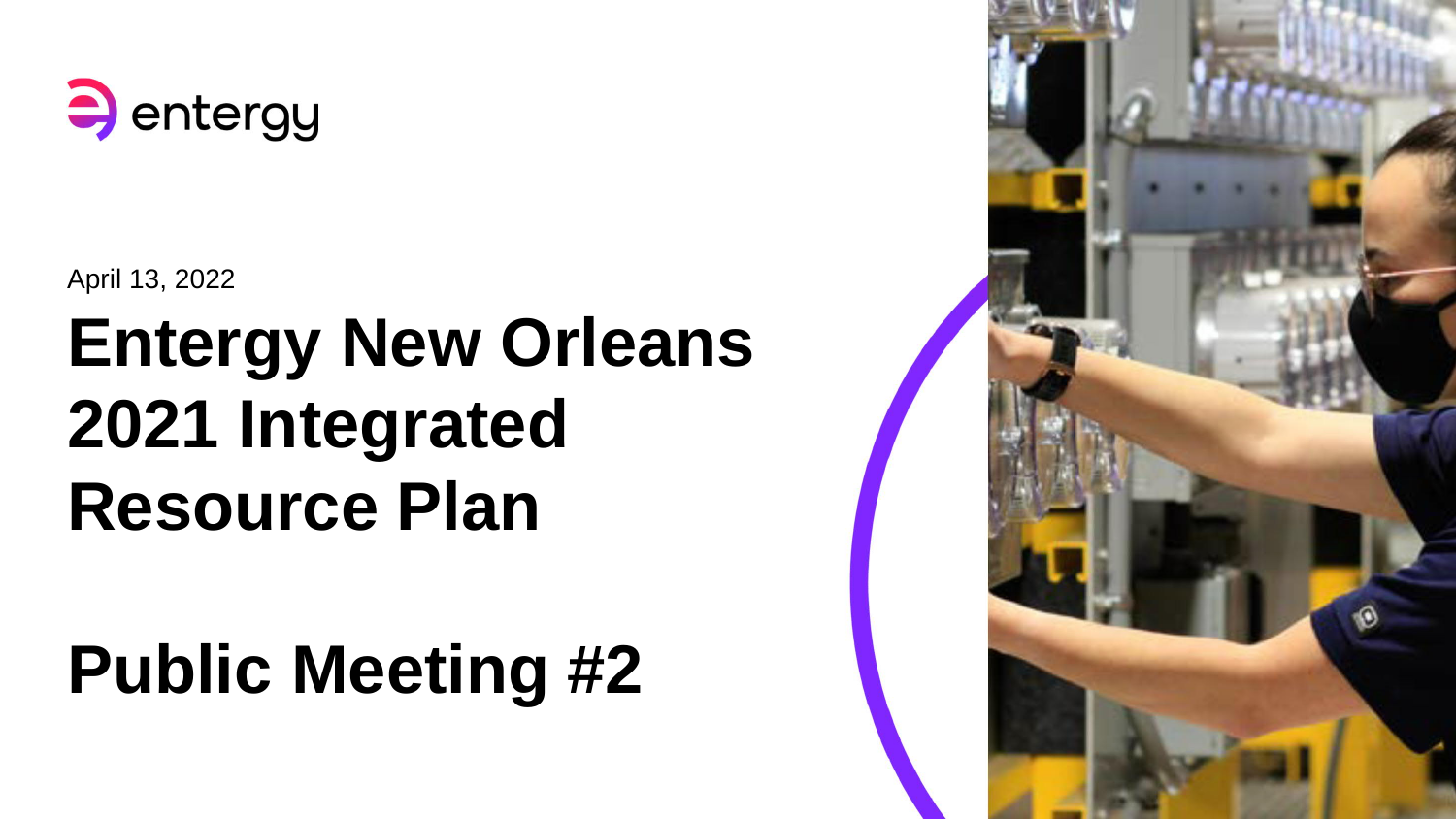### **Today's Meeting**

- Following an extensive and collaborative process, ENO filed its 2021 Integrated Resource Plan Report on March 25, 2022.
- Today's meeting is to present the Report and answer questions from the public.
- Another public meeting is scheduled for May 3, 2022, at which attendees may make comments to the Council regarding the IRP Report.

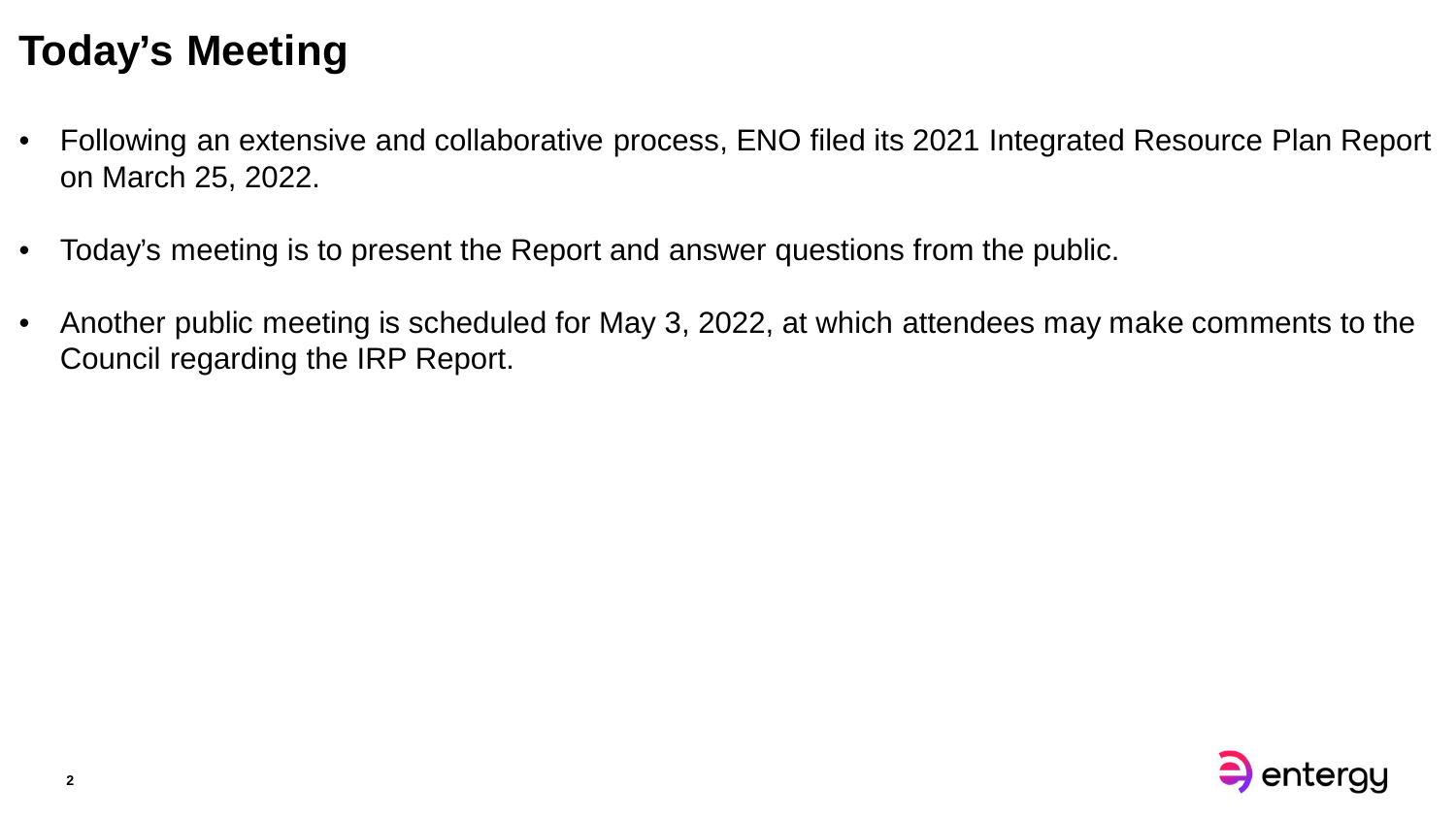# **What is the Integrated Resource Plan (IRP)?**

- The Integrated Resource Plan is a study that looks at how ENO can reliably, affordably, and sustainably serve its customers' electricity needs over the next 20 years.
- Electric needs are served through different supply resources (e.g., generation) and demand side resources (e.g., energy efficiency).
- The study develops multiple portfolios of resources and the associated costs to serve customers.
- Portfolios are developed through modeling that considers different inputs and assumptions (e.g., projected customer demand, existing generation, projected costs of energy efficiency programs, fuel costs).
- ENO, stakeholders, and the Council Advisors agree on different market futures (called Planning Scenarios) and policy assumptions for New Orleans (called Planning Strategies) that incorporate inputs and assumptions at different levels.
- Modeling software produces a portfolio for each combination of a market future and a policy assumption; additional portfolios are developed manually to address specific objectives.
- Further analysis is conducted on several of the portfolios to produce 20-year projected costs to serve customers.

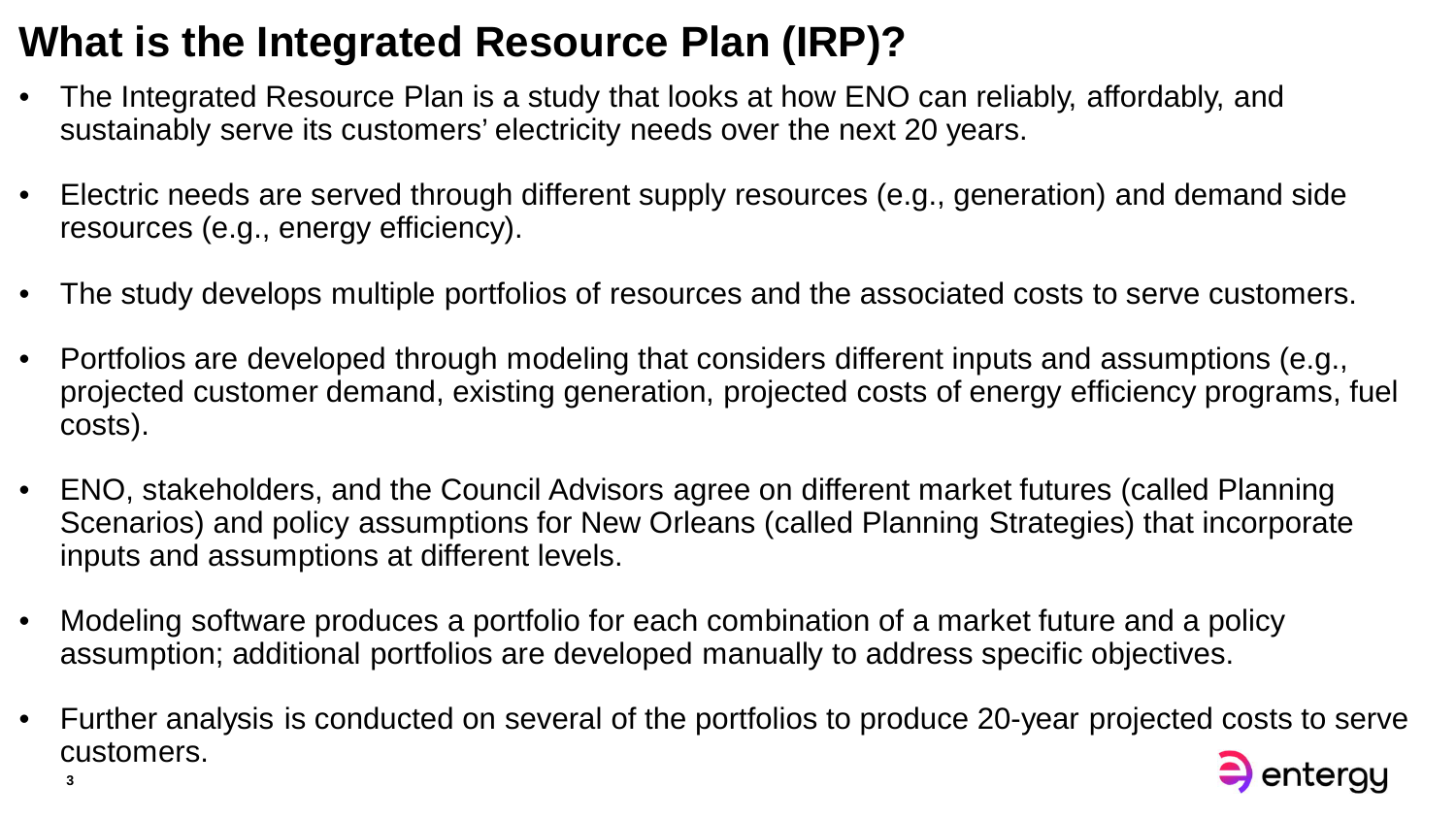# **Key Takeaways from the 2021 IRP Report**

- Deferred Capacity Need—The timing of capacity needs varied based on the Scenario and Strategy constraints imposed but generally didn't arise until at least the late 2020s.
- Renewables and Storage—Once a capacity need arises for ENO, it can likely be met by a combination of renewable and storage resources rather than additional fossil generation.
- Continued Operation of Union 1—The analysis indicates it is more beneficial for customers for ENO to operate Union 1 until 2033 instead of deactivating it early in 2025.
- Source for Energy Smart plan—The programs identified in the two 20-year DSM potential studies will be valuable inputs to the Program Year 13-15 implementation plan that will be filed later in 2022.
- Reference for Council's Renewable and Clean Portfolio Standard (RCPS)—ENO will file its 2023-2025 RCPS compliance plan as required by the Council's rules and use the designated IRP portfolio costs as its evaluation baseline.
- General Resource Planning Tool—The comparative value of this IRP report comes from considering the different inputs, assumptions, and risk sensitivities of each Portfolio as a guide for the future, not from focusing on the costs of one Portfolio versus another. Actual costs in the future will be driven by resource certifications and DSM implementations that rely on then-current market costs.
- Action Plan—Focus on initiatives that support Council policy goals and customer sustainability such as renewable and clean energy options, electric vehicles, and resilience.

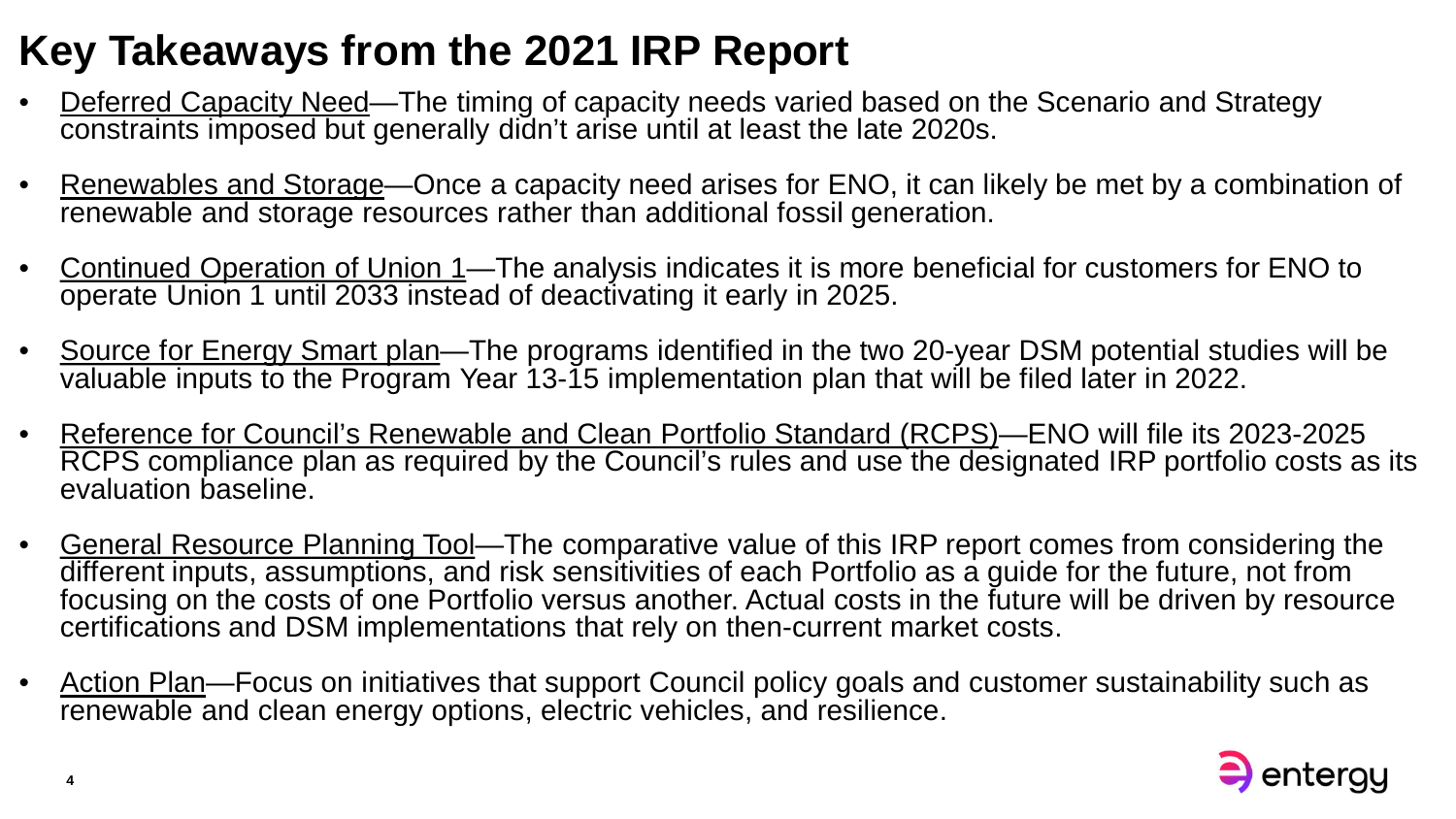### **Agenda**

- 2021 IRP Process Overview
- Inputs and Assumptions
- Planning Scenarios and Strategies
- Portfolio Optimization and Total Relevant Supply Cost Analysis
- Stochastic Risk Analysis
- Action Plan
- Question and Answer Period and Next Steps

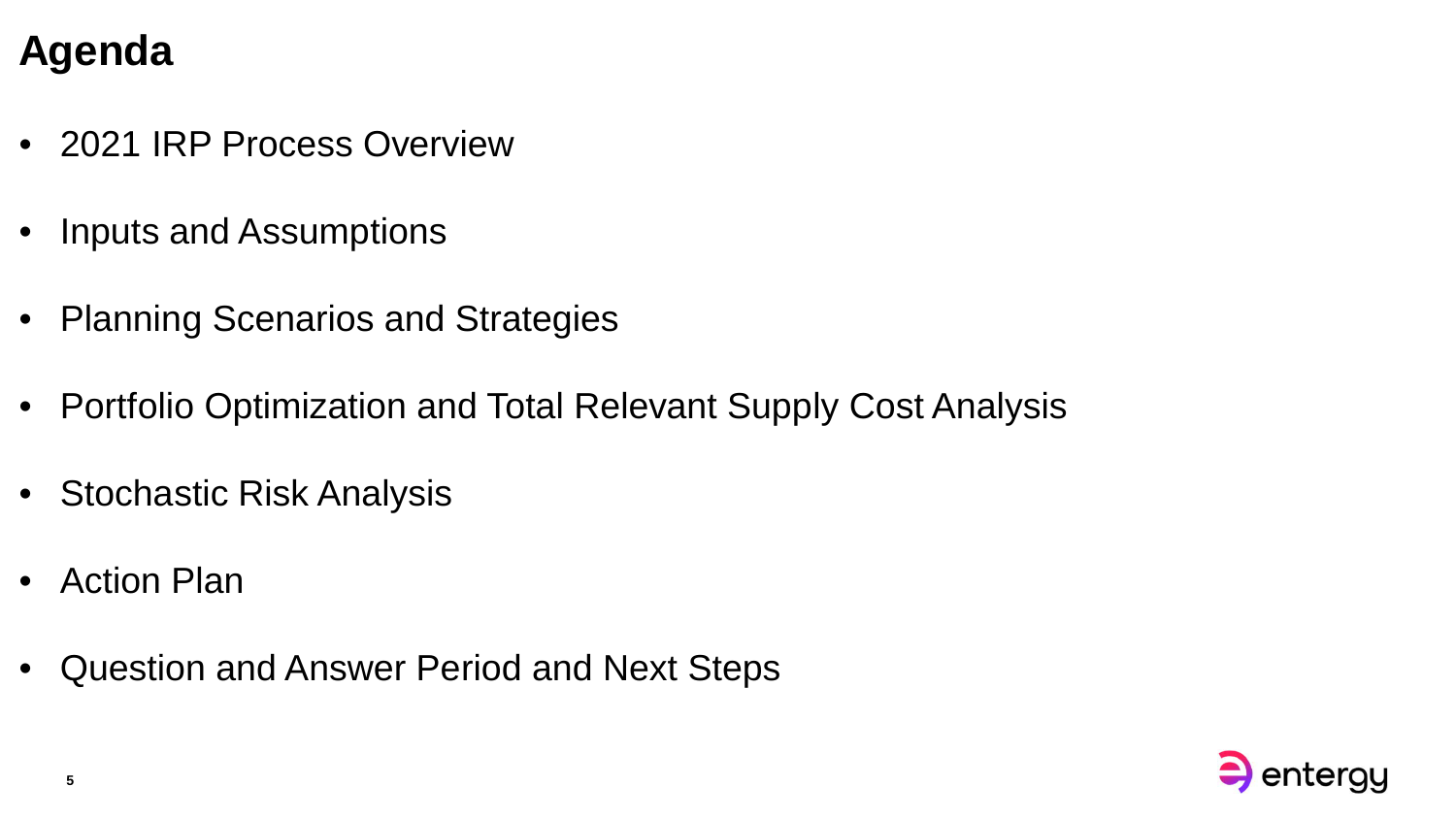### **Stakeholder and Public Process Review**



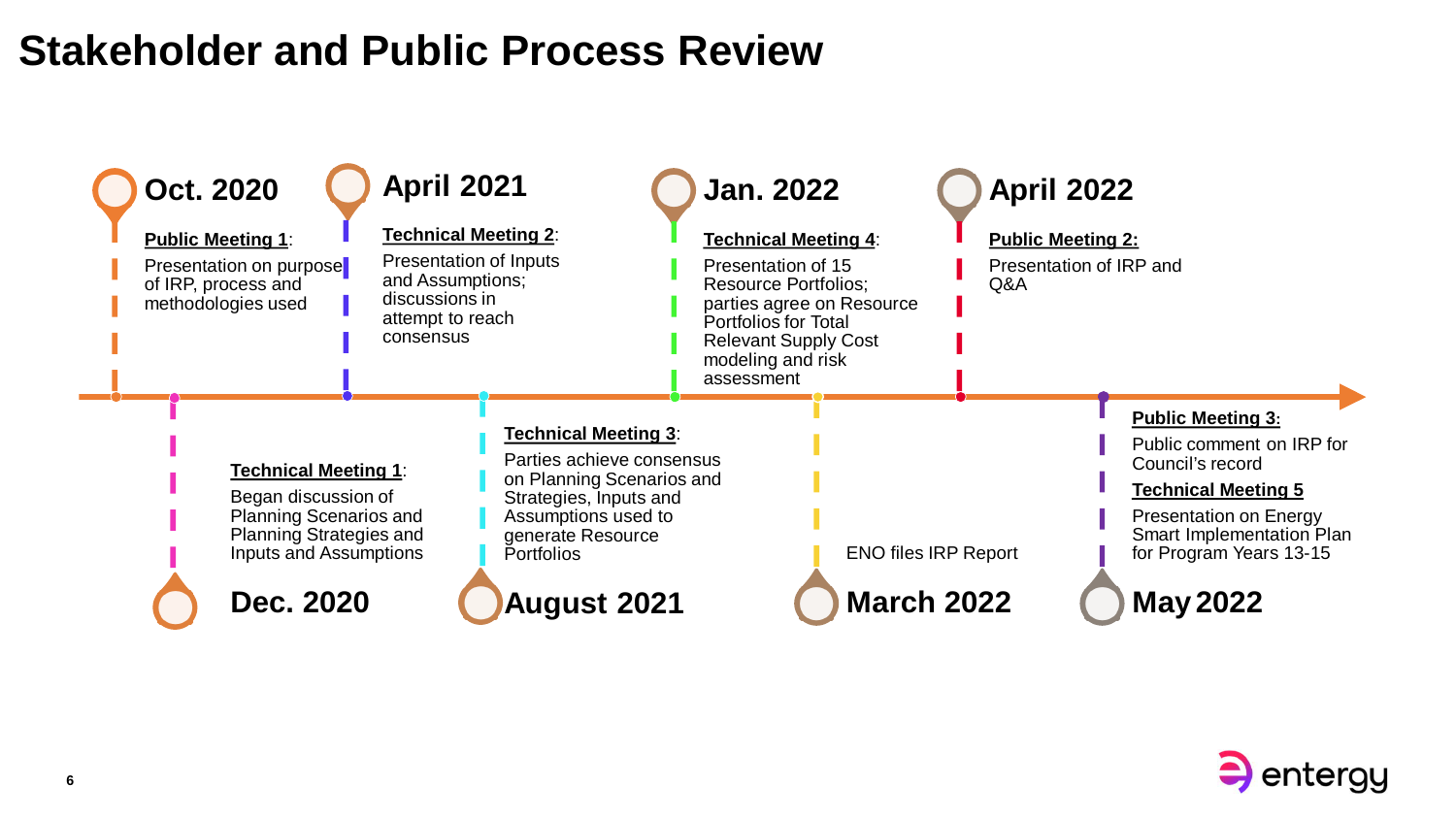### **Resource Planning Objectives**

- **Affordability** means keeping customer costs reasonable, considering current and future cost impacts of infrastructure improvements made on behalf of our customers, and taking advantage of scale to provide cost synergies.
- **Reliability** means ensuring that the stability of the grid is maintained through adequate resources to meet capacity and energy needs along with adequate transmission and distribution systems to ensure that power is consistently delivered to customers.
- **Environmental Stewardship** refers to the use and protection of the natural environment, ensuring compliance with existing and likely regulation adaptability of resources, and paths towards a lowercarbon economy.



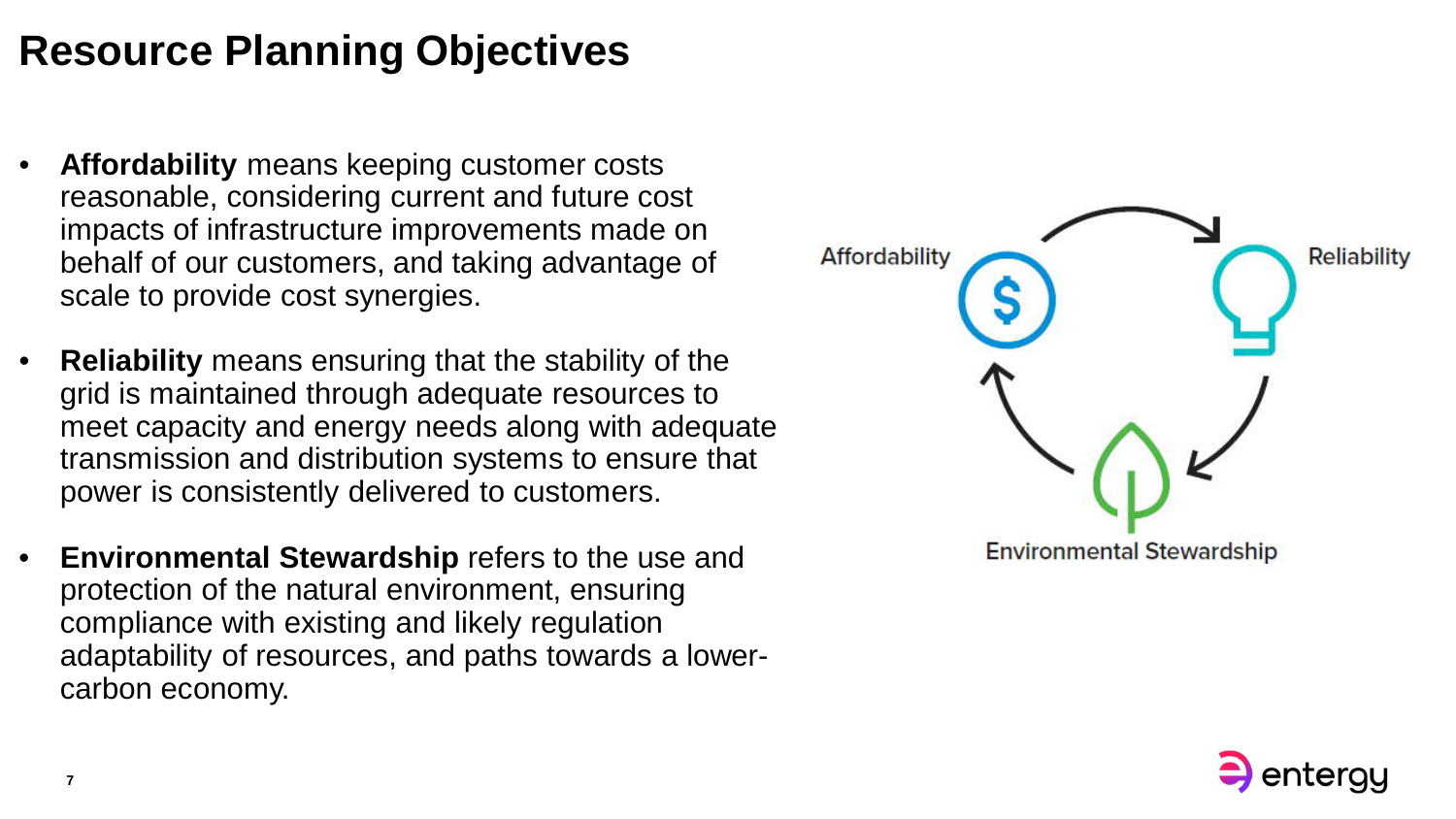### **Key Inputs and Assumptions**

- **Peak load and Energy Forecast**
- **Long Term Capacity Need**
- **Existing Fleet Capability**
- **Supply Side Alternatives**
- **Demand Side Programs**
- **Fuel Forecast**
- **CO2 Price Forecast**

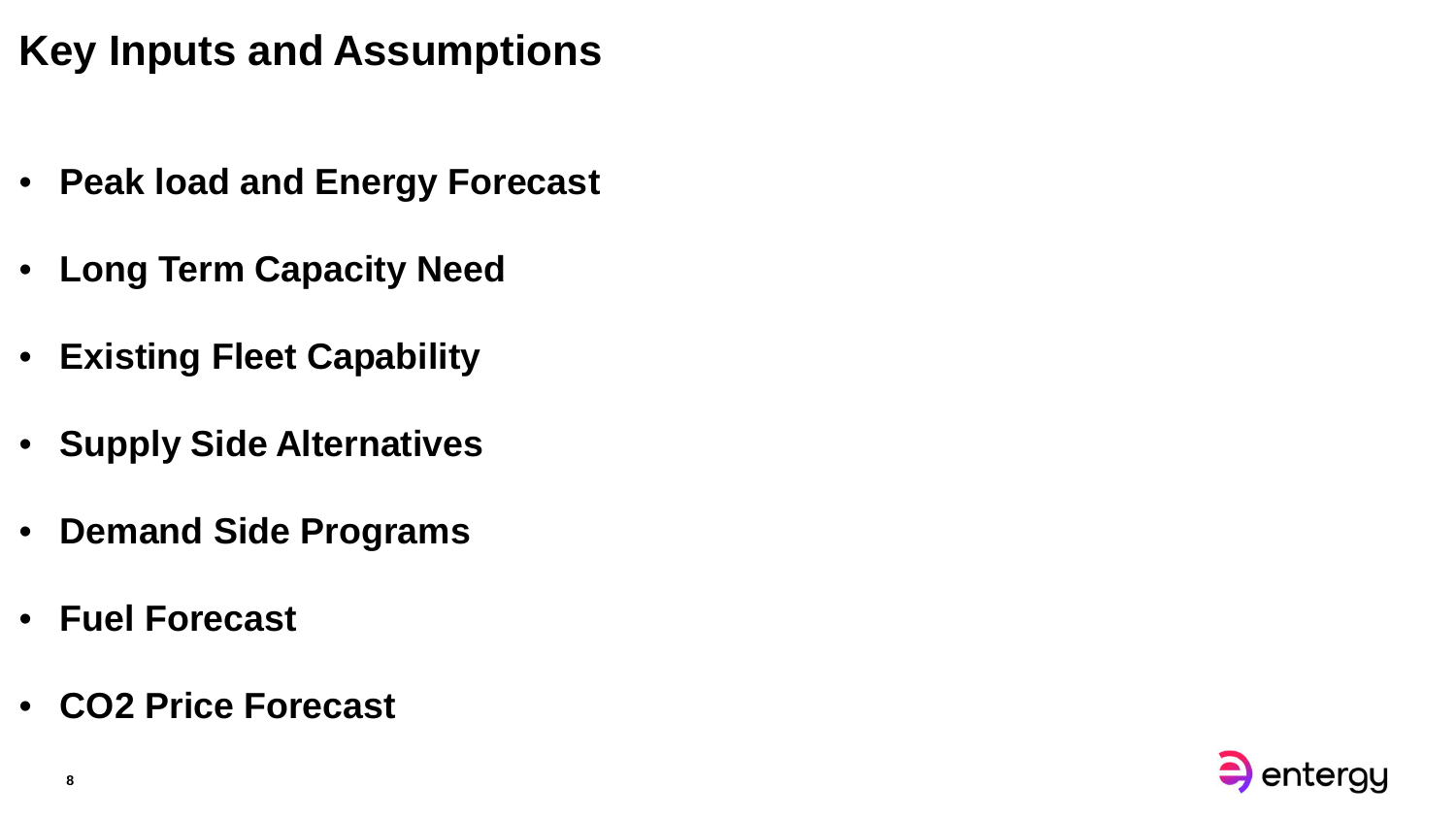#### **Peak Load Forecast by Scenario**



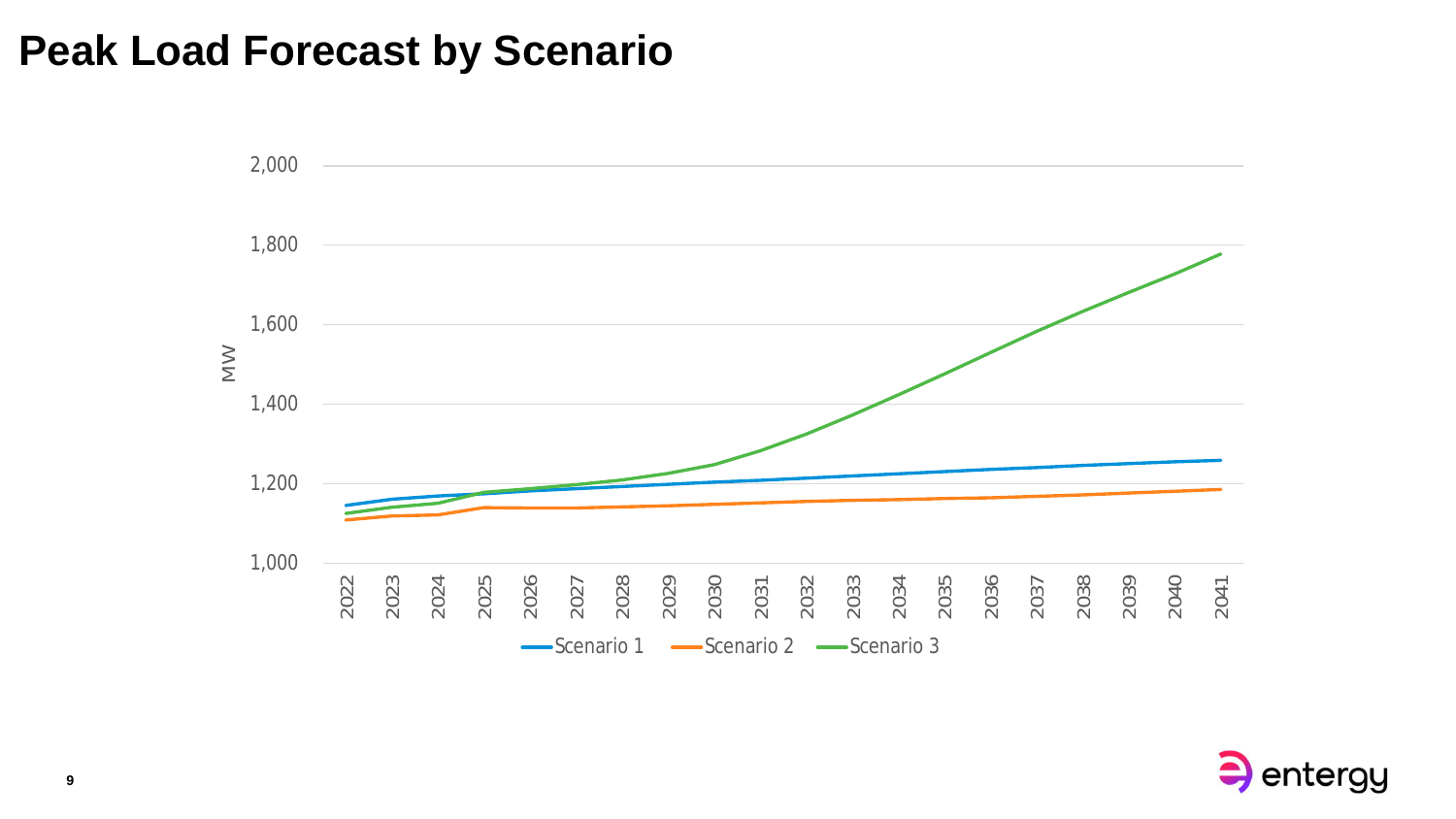### **ENO's Long-Term Capacity Need**

*ENO's existing and planned capacity portfolio over the 20-year planning period*



#### *Assumptions:*

- *Requirements are based on ENO's peak coincident w/ MISO and resources are represented by UCAP accreditation ratings*
- *Chart assumes a 2% capacity credit step down for solar resources to align with MISO MTEP 2021 futures*

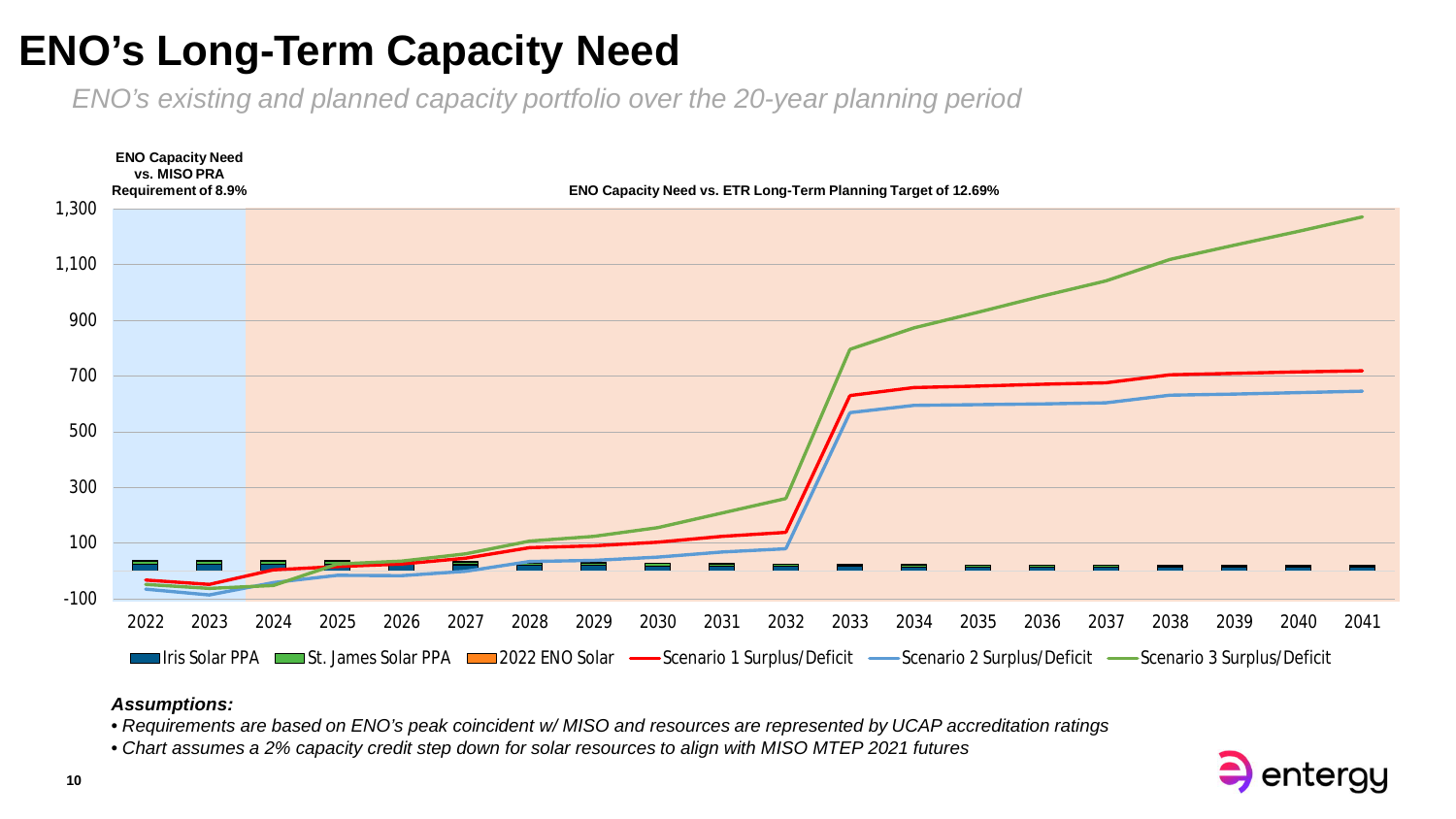#### **ENO's Existing Generation Fleet—2022**

| <b>Fuel Type</b>               | <b>MW UCAP</b> |
|--------------------------------|----------------|
| <b>CCGT</b>                    | 597            |
| <b>Nuclear</b>                 | 350            |
| CT/RICE                        | 127            |
| Solar                          | 47             |
| <b>Legacy Gas</b>              | 46             |
| Coal                           | 31             |
| <b>Load Modifying Resource</b> | 28             |
| <b>Third Party PPA</b>         | 11             |
| Total                          | 1,237          |





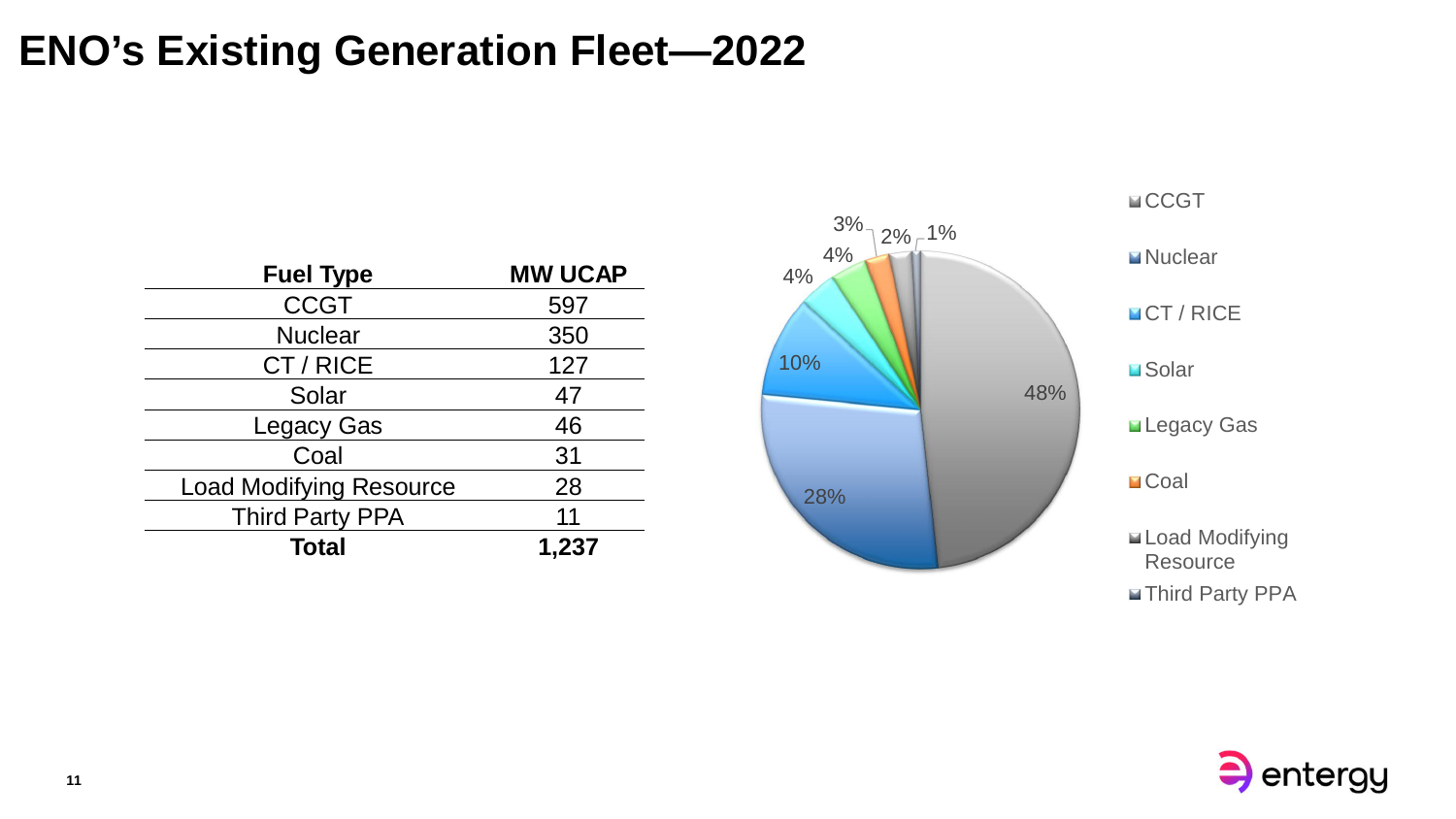### **Supply Side Alternatives**



**Selected for Capacity Expansion Model** \* Large-scale future gas resources will be hydrogen capable

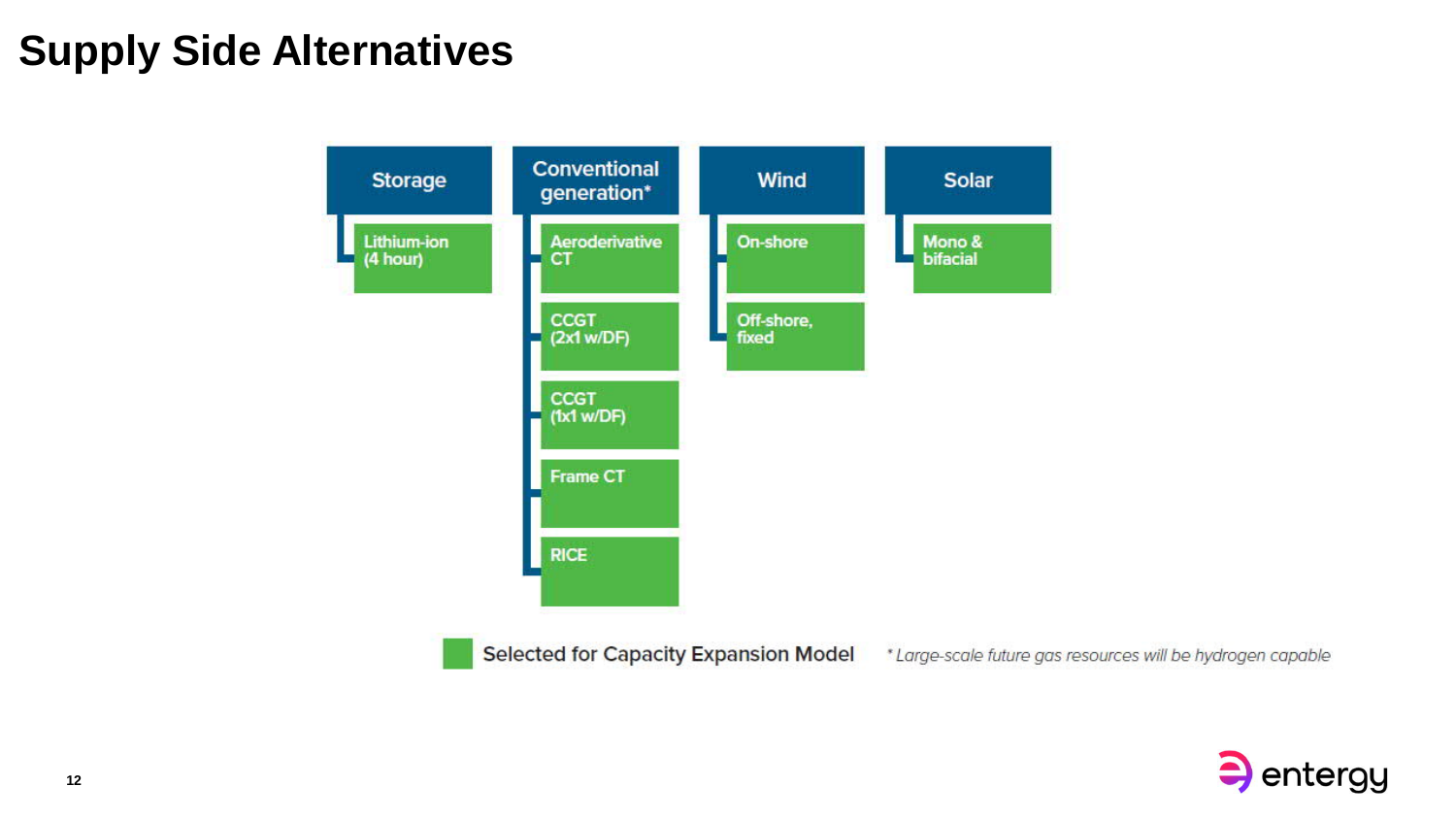# **Demand-Side Management (DSM) Studies and Programs**

- Long term DSM Studies look at the potential over a 20-year period of:
	- Energy efficiency (EE) programs--which offer incentives for customers to reduce electricity usage in their homes and businesses; and
	- Demand response (DR) programs--which offer incentives to customers who agree to reduce their own electric usage at times of high load across the system.
- GDS prepared a potential study on behalf of the Council and Guidehouse prepared a potential study for ENO. Both started from the same set of source documents and data including the N.O. Technical Resource Manual, historical Energy Smart program results, and current Energy Smart implementation plans.
- Both studies produced multiple sets of results (i.e., input cases). The parties agreed during the technical meetings which input cases to use in the IRP analysis.
- The studies presented generally consistent conclusions about available energy savings. The Guidehouse study projected generally lower costs to achieve savings than the GDS study.
- Both studies evaluated a behind-the-meter battery storage DR program as required by the Council but found the program to not be cost effective.
- Both Studies will inform the proposed Energy Smart Implementation Plan for 2023-2025 (Program Years 13-15).

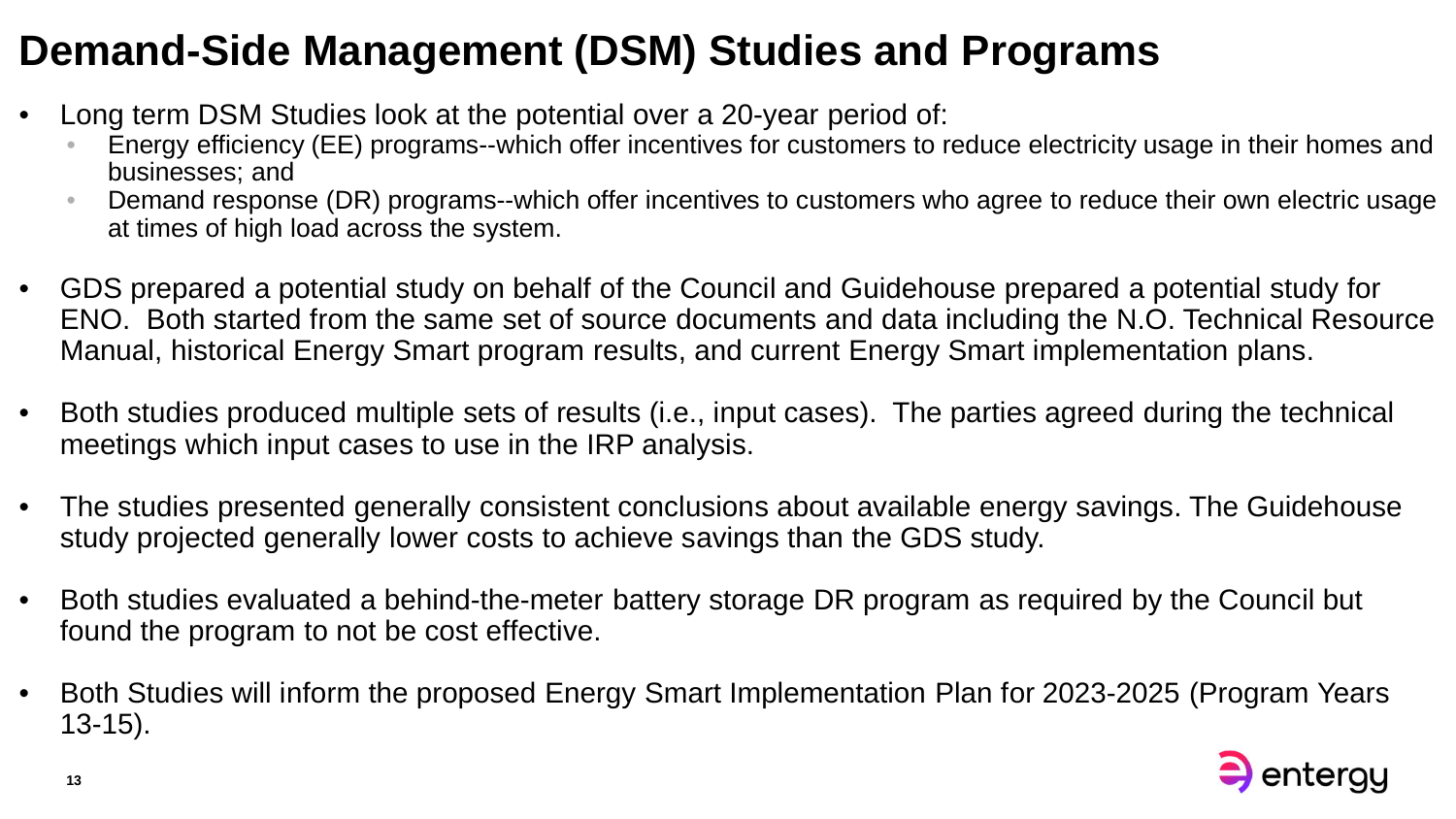#### **Energy Efficiency Programs Evaluated and Included in the IRP**

#### **Guidehouse EE Programs**

Residential – Home Performance w/Energy Star

Residential – Retail

Residential – Low Income/Multi-Family

Residential HVAC

Residential – School Kit

Residential Res Behavior

Residential – Recycling

Commercial & Industrial – Small C&I

Commercial & Industrial – Large C&I

Commercial & Industrial – COM Behavior

#### **GDS EE Programs**

EE – Commercial & Industrial (MW)

Home Performance

Residential Lighting & Appliance

Low Income

Multifamily

High Efficiency Tune Ups

Scorecard

No Program (i.e., misc. measures)

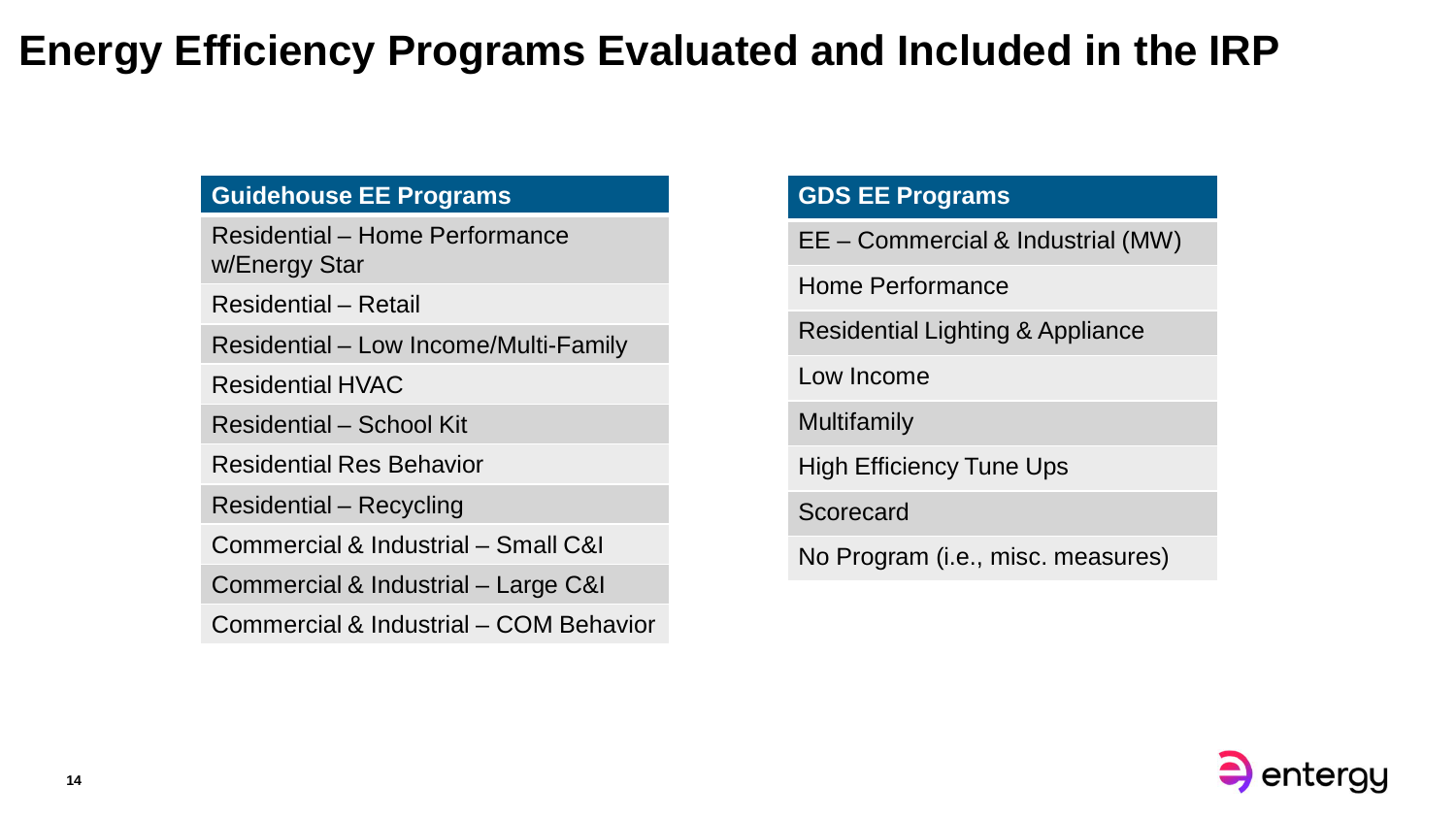#### **Demand Response Programs Evaluated and Included in the IRP**

#### **Guidehouse DR Programs**

Dynamic Pricing with Enabling Tech

DLC-Thermostat-HVAC

C&I Curtailment- Auto-DR HVAC Control

Dynamic Pricing w/o Enabling Tech

DLC-Thermostat-Res

C&I Curtailment-Standard Lighting Control

DLC-Switch-Central Air Conditioning

C&I Curtailment - Industrial

C&I Curtailment – Other

C&I Curtailment – Water Heating Control

C&I Curtailment – Advanced Lighting **Control** 

C&I Curtailment – Refrigeration Control

#### **GDS DR Programs**

Residential – Peak Time Rebate

Residential – Direct Load Control – Smart Thermostat

Residential – Direct Load Control – Pool Pump

Residential – Critical Peak Pricing

Residential – PEV Charging

Non-Residential – Smart Thermostat

Non-Residential – Interruptible/Curtailable

Non-Residential – Capacity Bidding

Non-Residential – Demand Bidding

Non-Residential – Critical Peak Pricing

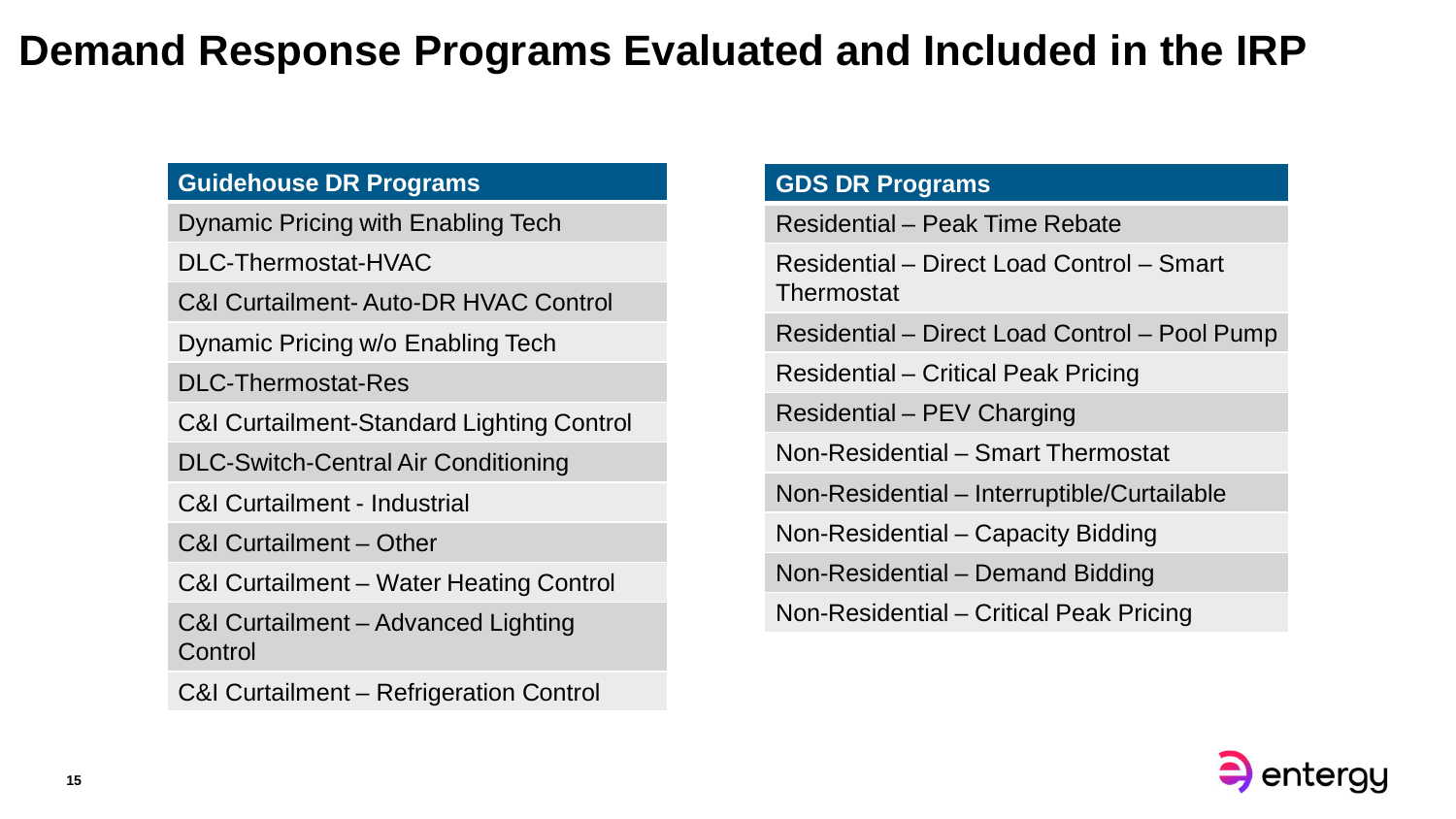#### **Natural Gas Price Forecast Scenarios**



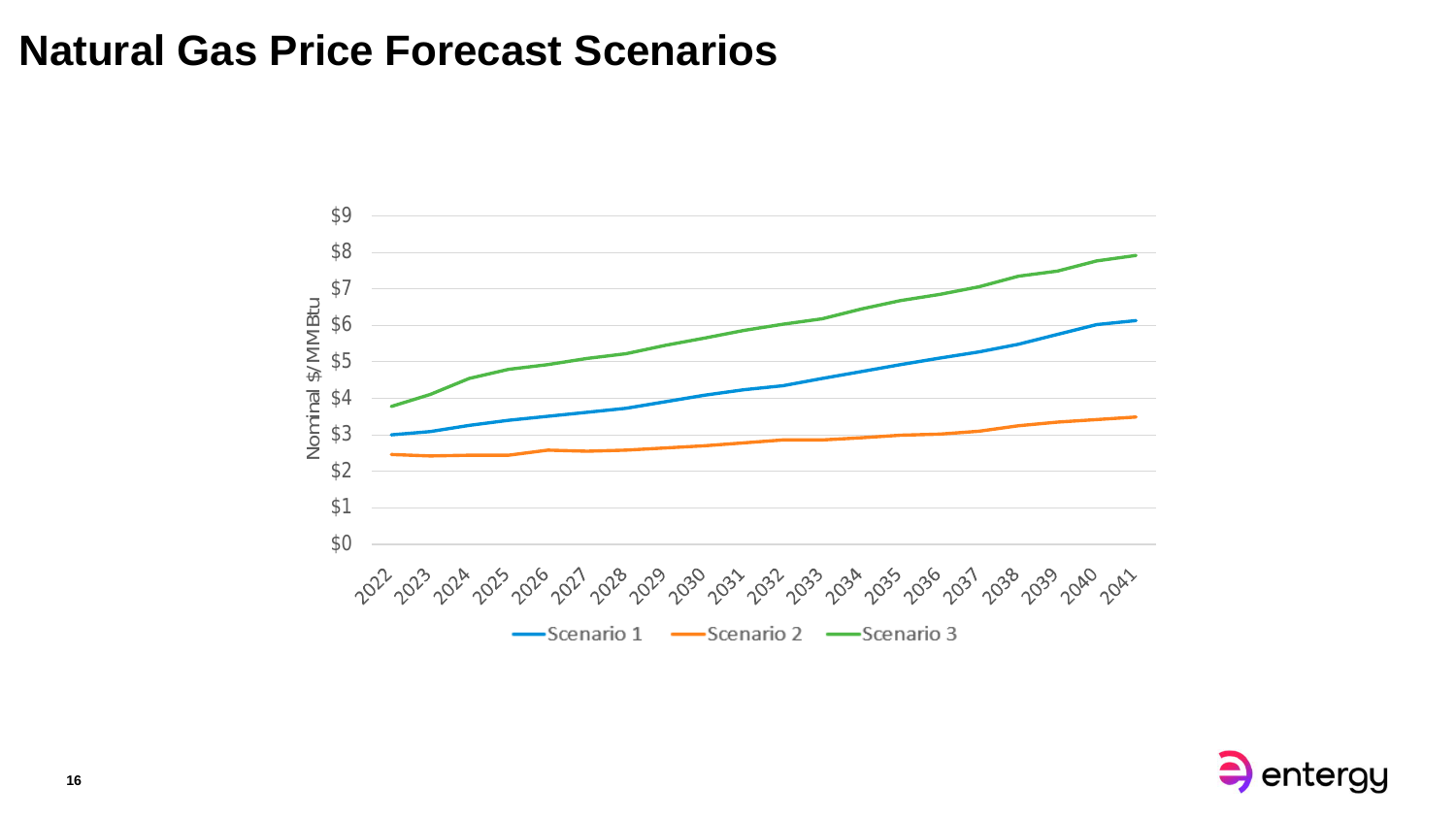### **CO<sup>2</sup> Price Forecast Scenarios**



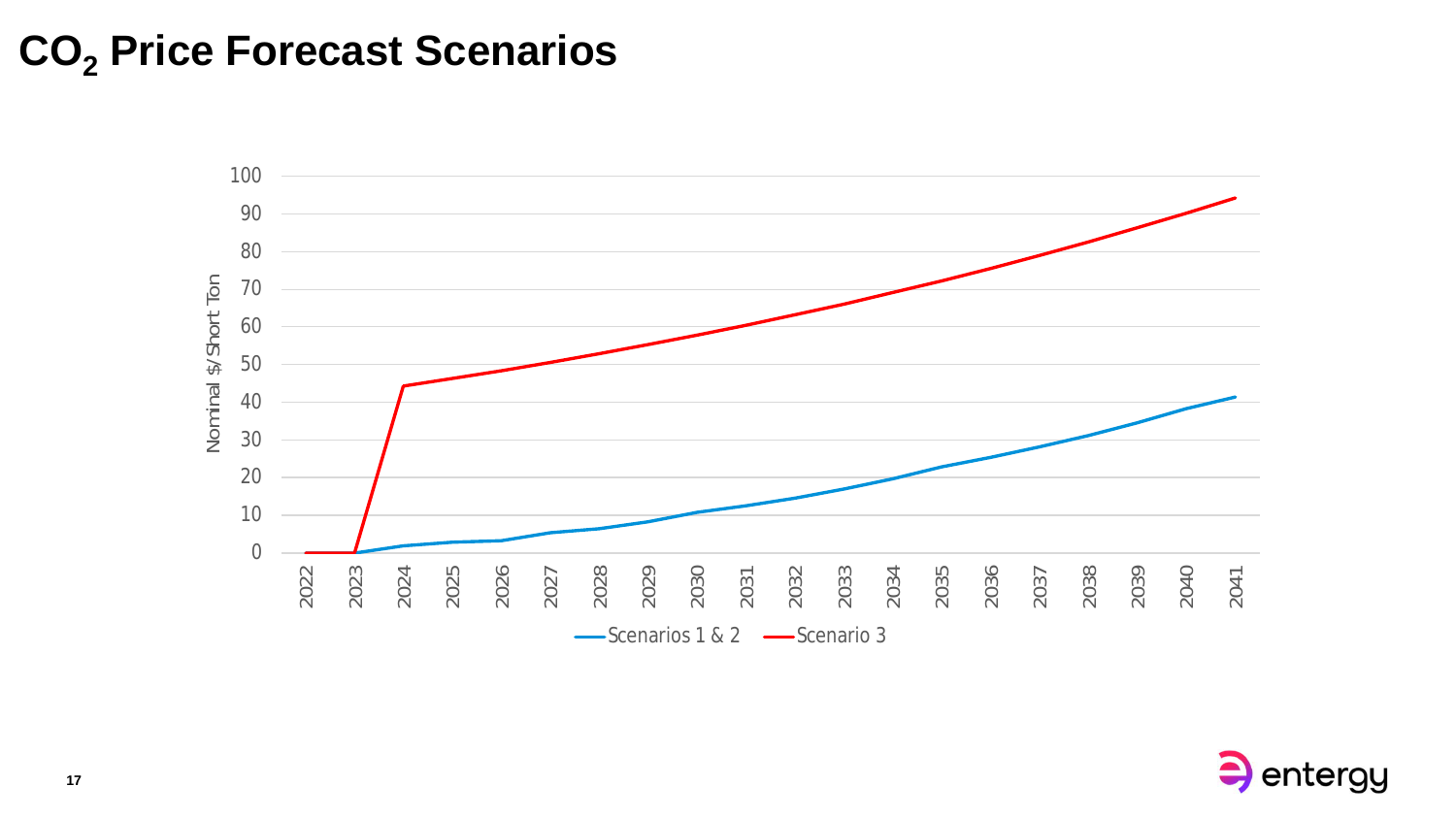### **Planning Scenarios and Strategies**

- **Planning Scenario**—Definition of market outlook consisting of key parameters not controlled by ENO or the Council (Macroeconomic)
- **Planning Strategy**—Defined set of resource constraints, regulatory policies, or business decisions over which ENO, the Council, or Intervenors have control (Microeconomic or Policy Sensitivities; specific to New Orleans)
- Each Scenario combined with each Strategy results in one **Optimized Resource Portfolio**
- The 2021 IRP included three Planning Scenarios and four Planning Strategies which produced an initial set of **12 optimized portfolios**
- Three additional **Manual Portfolios** were developed to study specific policy drivers for New Orleans

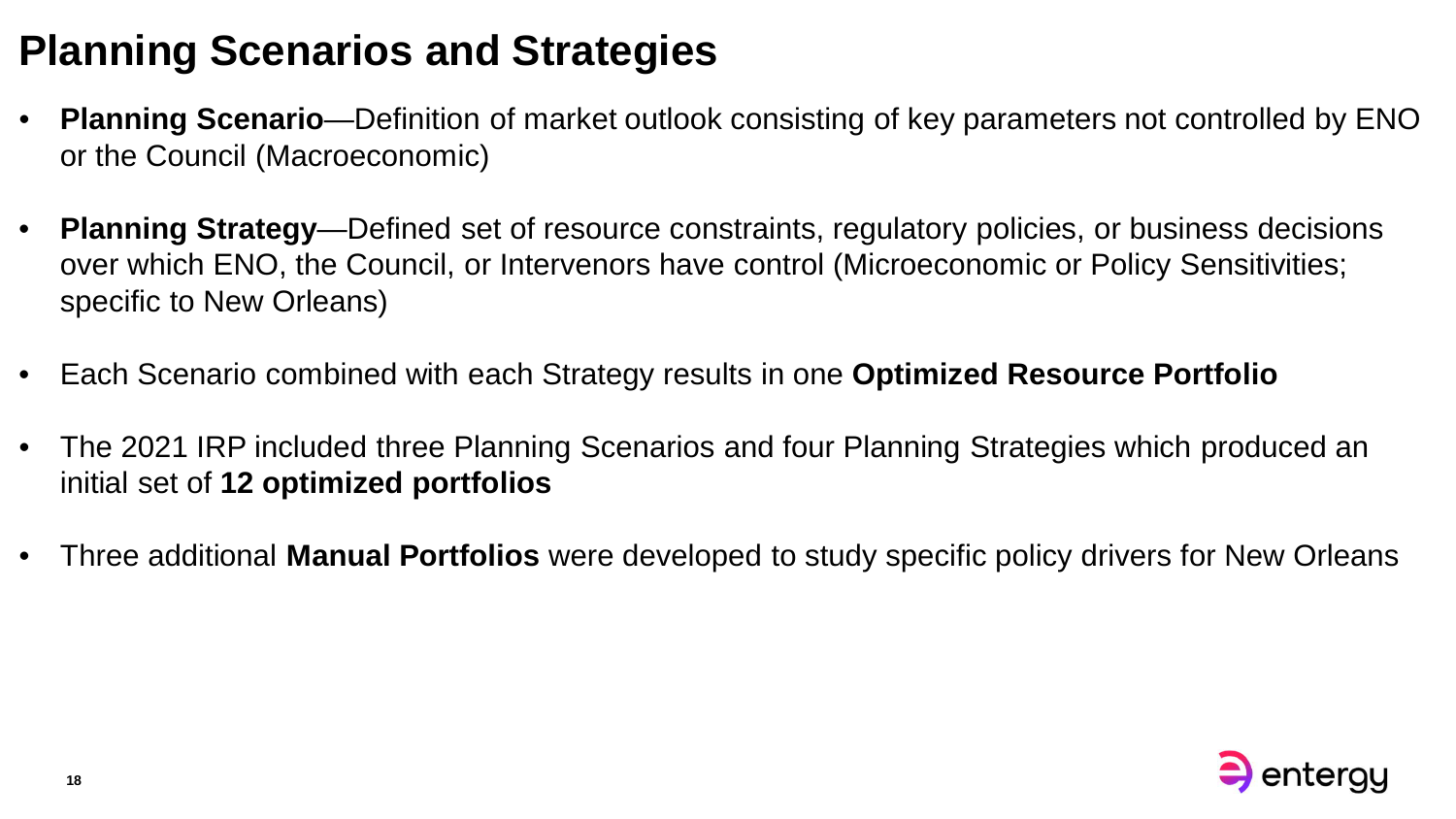# **2021 IRP Planning Scenarios**

|                                                                 | <b>Scenario 1</b>                                  | <b>Scenario 2</b>                                  | <b>Scenario 3</b>                                   |
|-----------------------------------------------------------------|----------------------------------------------------|----------------------------------------------------|-----------------------------------------------------|
| <b>Description</b>                                              | <b>Reference</b>                                   | <b>Decentralized Focus</b><br>(DSM & renewables)   | <b>Stakeholder</b>                                  |
| <b>Peak / Energy Load Growth</b>                                | Reference                                          | Low                                                | High                                                |
| <b>Basis of DR / EE / DER Additions</b><br>(Adjustment to Load) | Entergy (Medium)                                   | Entergy (High)                                     | Entergy (High)                                      |
| <b>Natural Gas Prices</b><br>(Levelized Real, 2021\$/MMBtu)     | Reference                                          | Low                                                | High                                                |
| <b>Market Coal Retirements</b>                                  | Reference<br>$(60 \text{ years})$                  | Accelerated<br>$(55 \text{ years})$                | Accelerated<br>$(30$ Years)                         |
| <b>Legacy Gas Fleet Retirements</b>                             | Reference<br>$(60 \text{ years})$                  | Accelerated<br>$(55 \text{ years})$                | Accelerated<br>$(30$ Years)                         |
| <b>CO2 Tax Assumption</b><br>(Levelized Real, 2021\$/short ton) | Reference                                          | Reference                                          | High                                                |
| <b>New-Build Resource Alignment with MTEP</b><br>Future #3      | No, Aurora capacity expansion tool<br>will be used | No, Aurora capacity expansion tool<br>will be used | Yes, via a manual MISO market<br>portfolio buildout |
| <b>Renewable Resource Costs</b>                                 | <b>Entergy Technology Assessment</b>               | <b>Entergy Technology Assessment</b>               | <b>NREL 2020 ATB</b>                                |

**Scenario 1**: Reference load growth and gas prices, DSM additions, and CO<sub>2</sub> reduction targets

Scenario 2: Low load growth and gas prices, high DSM additions, and moderately accelerated coal and legacy gas retirements. Aggressive DER and DSM contribute to lower peak load and energy projections. Continued political support for domestic gas production leads to sustained low gas prices.

Scenario 3: High load growth, gas prices, and DSM additions, as well as lower renewables costs. Social trends and corporate initiatives shift, demanding high penetration of DERs, DSM, and EE. Non-ENO coal and legacy plants are driven to retire earlier than anticipated resulting from stringent carbon mandates.

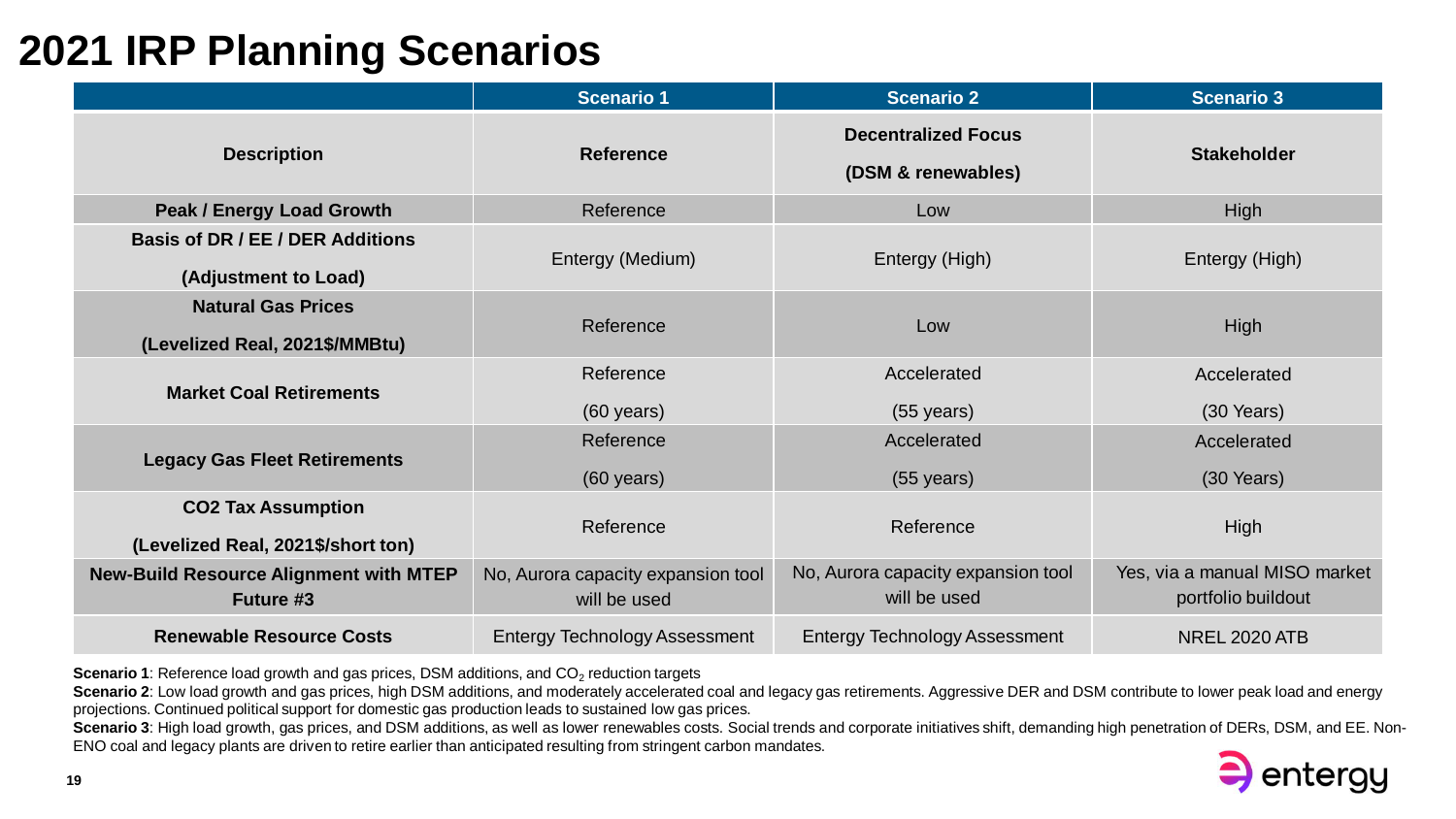# **2021 IRP Planning Strategies**

|                                                                                  | <b>Strategy 1</b>                                                                                                                  | <b>Strategy 2</b>                                                                                                        | <b>Strategy 3</b>                                                                                                                                                                       | <b>Strategy 4</b>                                                                                                                                                                                                                            |
|----------------------------------------------------------------------------------|------------------------------------------------------------------------------------------------------------------------------------|--------------------------------------------------------------------------------------------------------------------------|-----------------------------------------------------------------------------------------------------------------------------------------------------------------------------------------|----------------------------------------------------------------------------------------------------------------------------------------------------------------------------------------------------------------------------------------------|
| <b>Description</b>                                                               | <b>Least Cost Planning</b>                                                                                                         | <b>But For RCPS</b><br>(Reference)                                                                                       | <b>RCPS Compliance</b>                                                                                                                                                                  | <b>Stakeholder Strategy</b>                                                                                                                                                                                                                  |
| <b>Resource</b><br><b>Portfolio</b><br><b>Criteria and</b><br><b>Constraints</b> | Meet long-term Planning Reserve<br>Margin (PRM) target using least-cost<br>resource portfolio of supply and DSM<br>resources       | Include a portfolio of DSM programs that<br>meet the Council's stated 2% goal and<br>meet long-term PRM target           | Include a portfolio of DSM programs that<br>meet the Council's stated 2% goal and meet<br>long-term PRM target in compliance with<br>RCPS policy goals                                  | Include a portfolio of DSM programs that<br>meet the Council's stated 2% goal and meet<br>long-term PRM target in compliance with<br>RCPS policy goals; NREL 2020 ATB LCOE<br>values for renewables costs provided by<br><b>Stakeholders</b> |
| Objective                                                                        | Assess demand- and supply-side<br>alternatives to meet projected<br>capacity needs with a focus on<br>total relevant supply costs. | Design a portfolio that includes a<br>set of potential DSM programs<br>intended to meet the Council's<br>stated 2% goal. | Design a portfolio that includes a<br>set of potential DSM programs<br>intended to meet the Council's<br>stated 2% goal.<br>Excludes new resources that would<br>not be RCPS compliant. | Design a portfolio that includes a<br>set of potential DSM programs<br>intended to meet the Council's<br>stated 2% goal.<br>Excludes new resources that would<br>not be RCPS compliant.                                                      |
| <b>DSM Input</b><br>Case                                                         | Low Case<br>(Guidehouse)                                                                                                           | 2% Program Case<br>(Guidehouse)                                                                                          | 2% Program Case<br>(Guidehouse)                                                                                                                                                         | <b>High Case</b><br>(GDS)                                                                                                                                                                                                                    |
| <b>Manual</b><br><b>Portfolio</b>                                                | Alternative Deactivation-<br>Union Power Station (2025)<br>(Manual Portfolio 1a) 1                                                 | N/A                                                                                                                      | Held Union 1 deactivation in 2033 and<br>accelerated renewable generation additions<br>to comply with near-term RCPS mandates<br>(Manual Portfolio 3a) <sup>2</sup>                     | Alternative Deactivation-<br>Union Power Station (2025)<br>(Manual Portfolio 4a) $3$                                                                                                                                                         |
| <b>Sensitivity</b>                                                               | N/A                                                                                                                                | N/A                                                                                                                      | N/A                                                                                                                                                                                     | Lower renewables costs provided by<br><b>Stakeholders</b><br>(Sensitivity 4b) <sup>4</sup>                                                                                                                                                   |

<sup>1</sup> An additional manual portfolio informed by the optimized portfolio developed under Strategy 1 and Scenario 1 ("Strategy 1a") was be developed.

<sup>2</sup> An additional manual portfolio informed by the optimized portfolio developed under Strategy 3 and Scenario 1("Strategy 3a") was be developed

<sup>3</sup> An additional manual portfolio informed by the optimized portfolio developed under Strategy 4 and Scenario 3 ("Strategy 4a") was be developed.

<sup>4</sup> A sensitivity using the alternative cost assumptions provided by the Stakeholders on the resources identified in the optimized portfolio developed under Strategy 4 and Scenario 3 ("Strategy 4b").

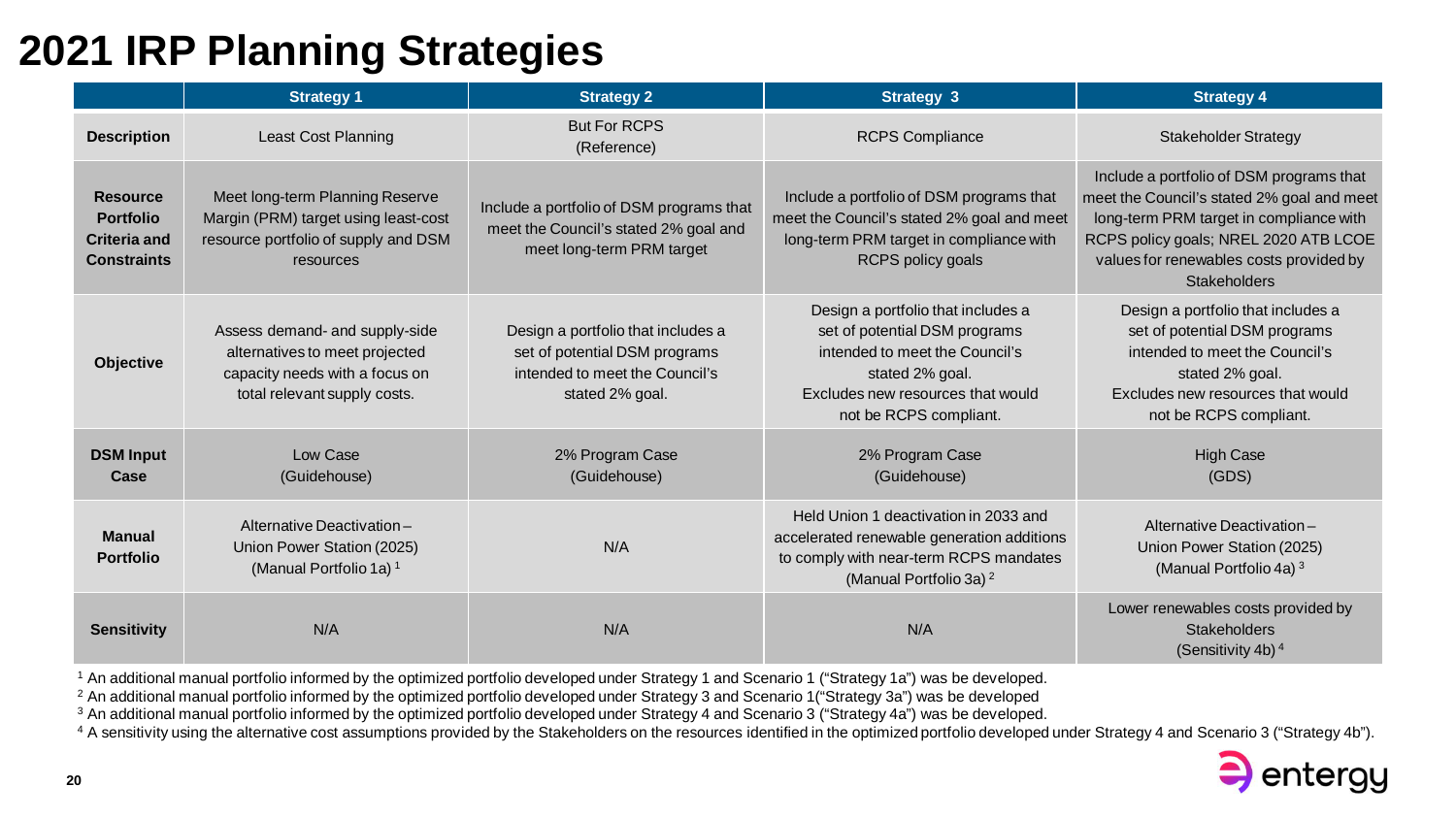# **Capacity Expansion Portfolios**



entergy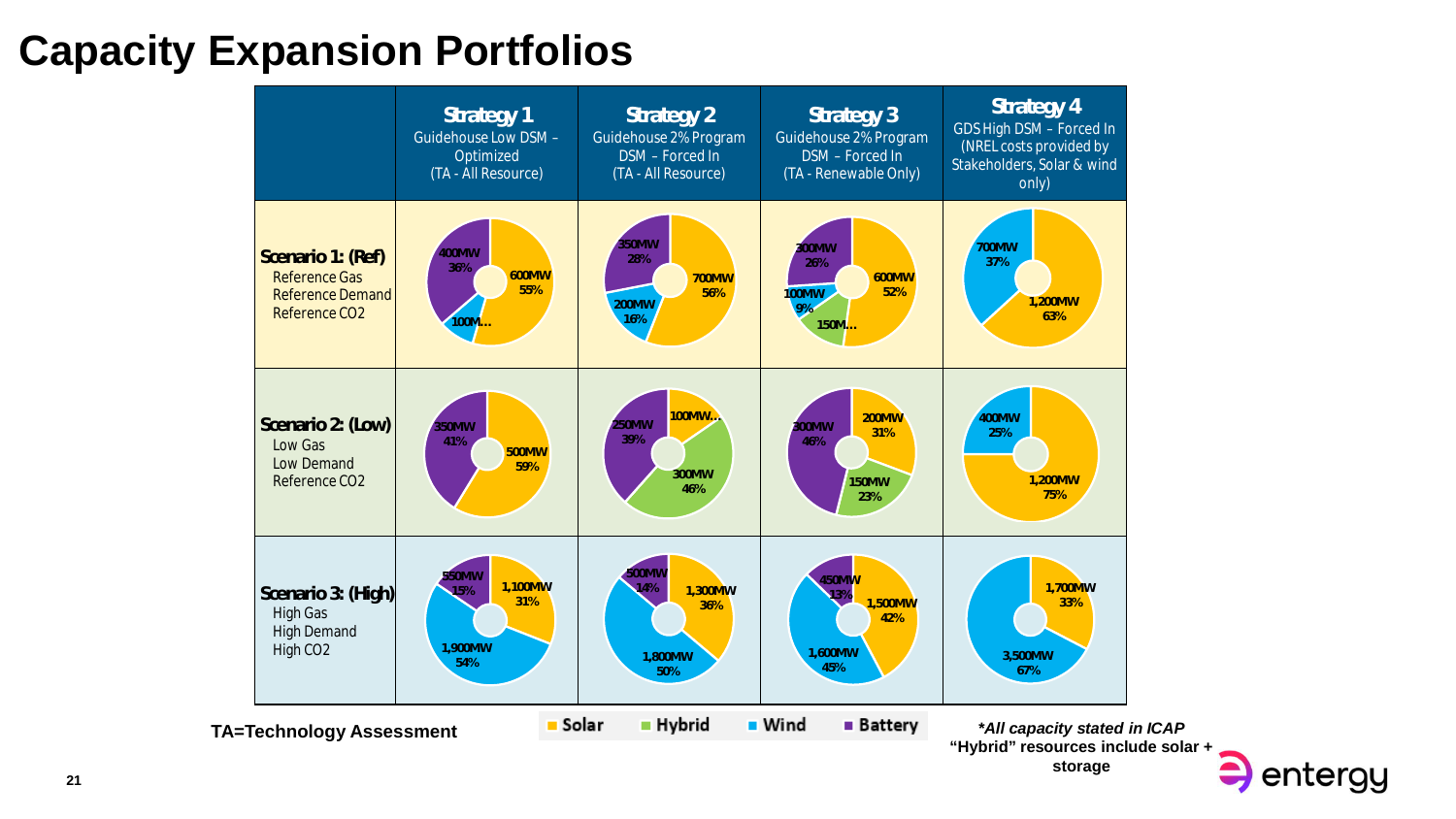### **Manual Portfolio Development**

**Manual Portfolios 1a and 4a:** Accelerate Union 1 deactivation assumption from 2033 to 2025 and pull forward resources selected from Strategy 1/Scenario 1 and Strategy 4/Scenario 3, respectively, to maintain target reserve margin.





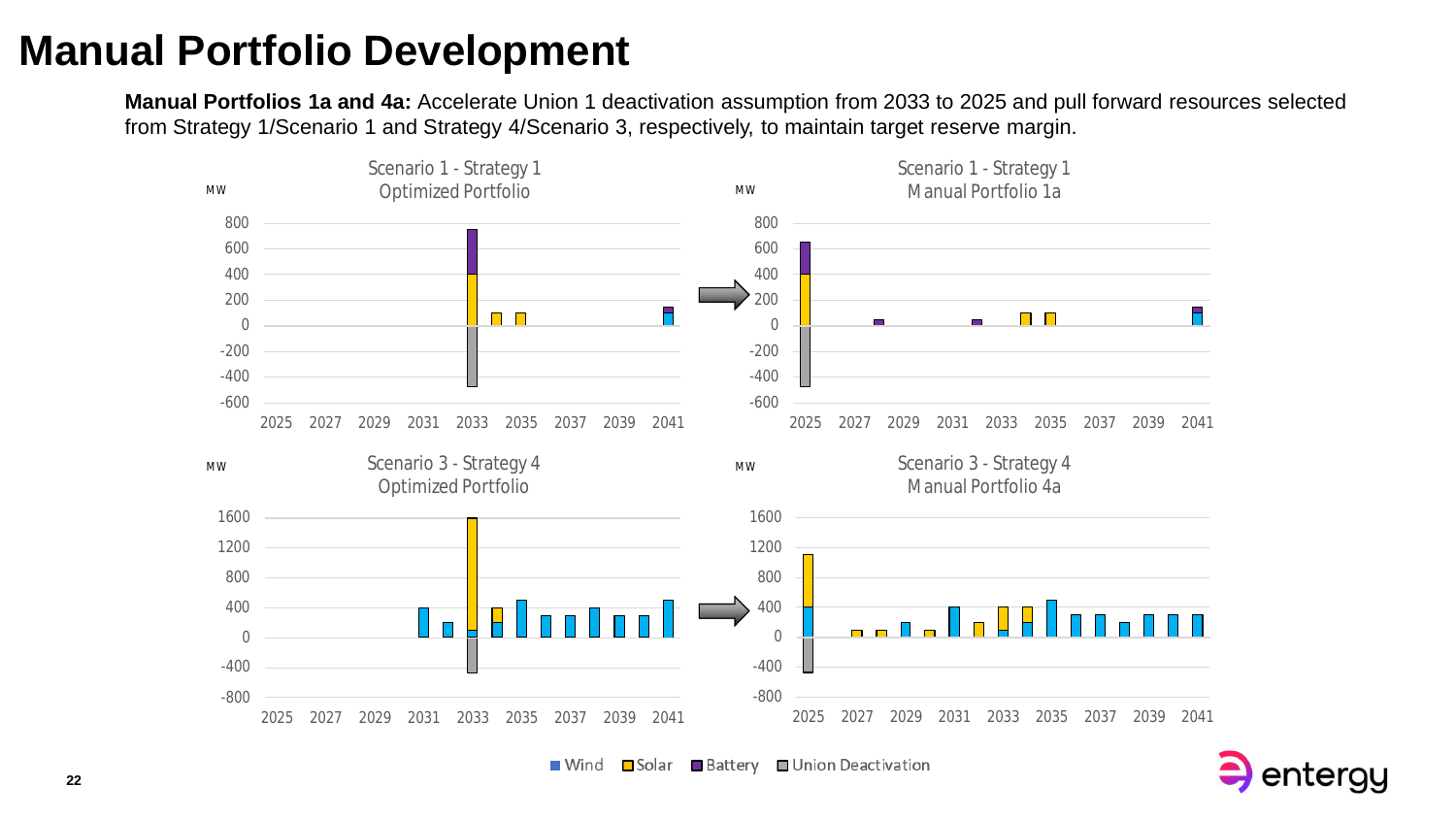# **Manual Portfolio Development cont.**

#### **Manual Portfolio 3a:**

- As discussed at ENO IRP Technical Meeting #4, there was a request to develop a manual portfolio based on the optimized portfolio selected for Scenario 1/Strategy 3 with the goal of evaluating near-term RCPS compliance by accelerating blocks of renewable resources as an alternative to relying on the purchase of unbundled Renewable Energy Certificates (RECs) all while holding the deactivation date of Union 1 constant in 2033.
- Construction of the manual portfolio would begin with ENO's demand requirement from Scenario 1, net the DSM from the demand, and apply the RCPS compliance % as outlined in Section 3.A of the RCPS rules to estimate a "Clean Power Requirement".
- The clean energy projected to be generated by existing resources is based on results from the Capacity Optimization run for Scenario 1/Strategy 3. The requirement net of the existing resource clean energy is used to estimate the amount of "Additional Clean Power" required to satisfy the RCPS standard throughout the study period (2022-2041).
- The "Additional Clean Power" is then used to inform the amount of clean capacity and associated energy that must be accelerated in order to satisfy the RCPS requirement in the early years of the planning period. For "new, clean resources" the assumption for MWhs is (ICAP MWs \* Capacity Factor \* 8760 Hrs/Year).



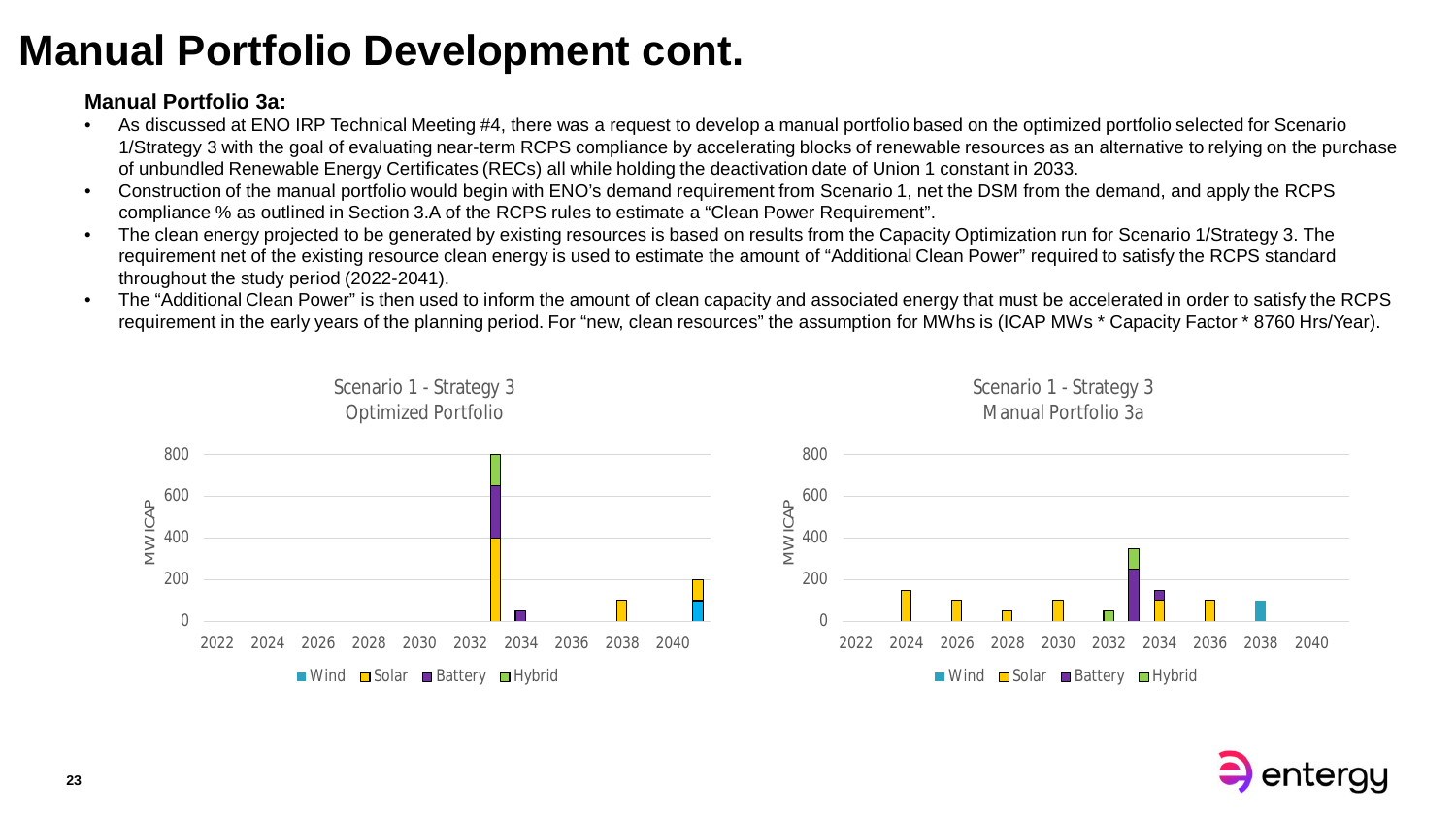# **Total Relevant Supply Costs – Portfolios Analyzed**

*Parties agreed following Technical Meeting 4 that these Resource Portfolios should be carried forward for Total Relevant Supply Cost analysis.*



 $\blacksquare$  Hybrid  $\blacksquare$  Wind  $\blacksquare$  Battery  $\blacksquare$  Solar

| <b>Resource</b> | Year | Cap (MW) | <b>Resource</b> | Year | Cap (MW) | <b>Resource</b> | Year | Cap (MW) | <b>Resource</b> | Year | Cap (MW) |
|-----------------|------|----------|-----------------|------|----------|-----------------|------|----------|-----------------|------|----------|
| Solar           | 2033 | 400      | Solar           | 2033 | 500      | Solar           | 2025 | 400      | Solar           | 2024 | 150      |
| <b>Battery</b>  | 2033 | 350      | <b>Battery</b>  | 2033 | 300      | Battery         | 2025 | 250      | Solar           | 2026 | 100      |
| Solar           | 2034 | 100      | Solar           | 2034 | 100      | Battery         | 2028 | 50       | Solar           | 2028 | 50       |
| Solar           | 2035 | 100      | Battery         | 2035 | 50       | Battery         | 2032 | 50       | Solar           | 2030 | 100      |
| Wind            | 2041 | 100      | Wind            | 2038 | 200      | Solar           | 2034 | 100      | <b>Hybrid</b>   | 2032 | 75       |
| <b>Battery</b>  | 2041 | 50       | Solar           | 2041 | 100      | Solar           | 2035 | 100      | <b>Battery</b>  | 2033 | 250      |
|                 |      |          |                 |      |          | Wind            | 2041 | 100      | <b>Hybrid</b>   | 2033 | 75       |
|                 |      |          |                 |      |          | Battery         | 2041 | 50       | Battery         | 2034 | 50       |

| <b>Resource</b> | Year | Cap (MW) |
|-----------------|------|----------|
| Solar           | 2025 | 700      |
| Wind            | 2025 | 400      |
| Solar           | 2027 | 100      |
| Solar           | 2028 | 100      |
| Wind            | 2029 | 200      |
| Solar           | 2030 | 100      |
| Wind            | 2031 | 400      |
| Solar           | 2032 | 200      |
| Wind            | 2033 | 100      |
| Solar           | 2033 | 300      |
| Wind            | 2034 | 200      |
| Solar           | 2034 | 200      |
| Wind            | 2035 | 500      |
| Wind            | 2036 | 300      |
| Wind            | 2037 | 300      |
| Wind            | 2038 | 200      |
| Wind            | 2039 | 300      |
| Wind            | 2040 | 300      |
| Wind            | 2041 | 300      |

100

100

100

2034

2036

2038

Solar

Solar

Wind

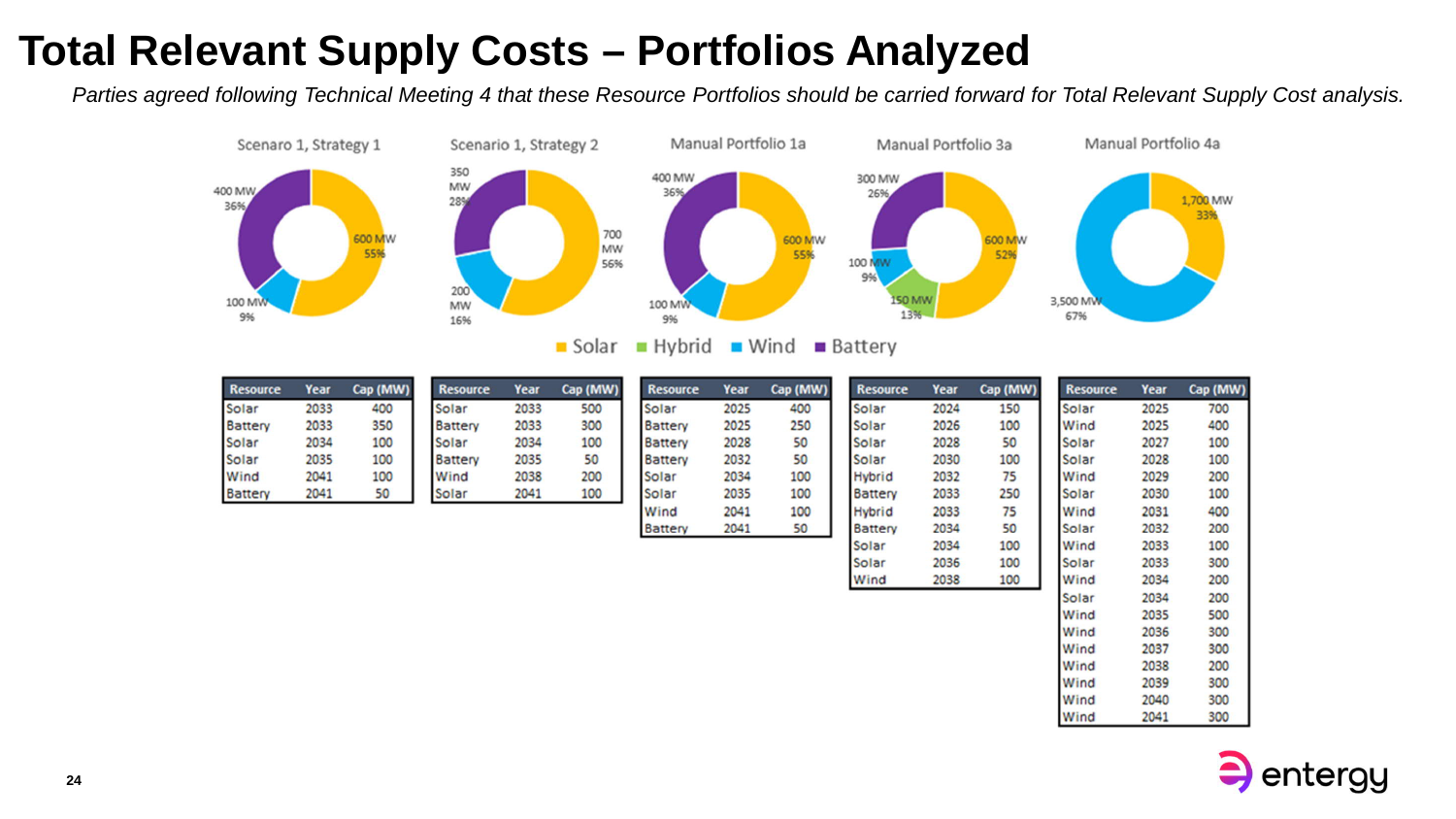### **Total Relevant Supply Cost Analysis Results (2022\$ NPV)**

| <b>Strategy 1: Scenario 1 (Least Cost Planning)</b>       |        | <b>Scenario</b> | <b>Scenario 2</b> | <b>Scenario 3</b> |
|-----------------------------------------------------------|--------|-----------------|-------------------|-------------------|
| <b>Net Variable Supply Cost (Benefit)</b>                 | [\$MM] | \$1,125         | \$813             | \$1,596           |
| <b>Resource Additions Levelized Fixed Costs [6/1 COD]</b> | [\$MM] | \$324           | \$324             | \$324             |
| <b>DSM Levelized Fixed Cost</b>                           | [\$MM] | \$202           | \$202             | \$202             |
| <b>Capacity Purchases (Benefit)</b>                       | [\$MM] | (\$125)         | (\$125)           | (\$125)           |
| <b>Avoided Levelized Union Costs (Benefit)</b>            | [\$MM] | \$0             | \$0               | \$0               |
| <b>Total Relevant Supply Cost</b>                         | [\$MM] | \$1,526         | \$1,214           | \$1,997           |

| <b>Manual Portfolio 3a</b>                                |        | <b>Scenario</b> | <b>Scenario</b> | <b>Scenario</b> |
|-----------------------------------------------------------|--------|-----------------|-----------------|-----------------|
|                                                           |        |                 | $\mathbf{2}$    | 3               |
| <b>Net Variable Supply Cost (Benefit)</b>                 | [\$MM] | \$1,226         | \$906           | \$1,691         |
| <b>Resource Additions Levelized Fixed Costs [6/1 COD]</b> | [\$MM] | \$530           | \$530           | \$530           |
| <b>DSM Levelized Fixed Cost</b>                           | [\$MM] | \$250           | \$250           | \$250           |
| <b>Capacity Purchases (Benefit)</b>                       | [\$MM] | $(\$205)$       | $(\$205)$       | $(\$205)$       |
| <b>Avoided Levelized Union Costs (Benefit)</b>            | [\$MM] | \$0             | \$0             | \$0             |
| <b>Total Relevant Supply Cost</b>                         | [\$MM] | \$1,802         | \$1,481         | \$2,266         |

| <b>Strategy 2: Scenario 1 (But for RCPS)</b>              |        | <b>Scenario</b> | <b>Scenario 2</b> | Scenario 3 |
|-----------------------------------------------------------|--------|-----------------|-------------------|------------|
| <b>Net Variable Supply Cost (Benefit)</b>                 | [\$MM] | \$1,077         | \$772             | \$1,540    |
| <b>Resource Additions Levelized Fixed Costs [6/1 COD]</b> | [\$MM] | \$370           | \$370             | \$370      |
| <b>DSM Levelized Fixed Cost</b>                           | [\$MM] | \$250           | \$250             | \$250      |
| <b>Capacity Purchases (Benefit)</b>                       | [\$MM] | (\$138)         | (\$138)           | (\$138)    |
| <b>Avoided Levelized Union Costs (Benefit)</b>            | [\$MM] | \$0             | \$0               | \$0        |
| <b>Total Relevant Supply Cost</b>                         | [\$MM] | \$1,560         | \$1,254           | \$2,023    |

| <b>Manual Portfolio 4a</b>                                |        | <b>Scenario</b> | <b>Scenario</b> | <b>Scenario</b> |
|-----------------------------------------------------------|--------|-----------------|-----------------|-----------------|
|                                                           |        |                 | $\mathbf{2}$    | 3               |
| <b>Net Variable Supply Cost (Benefit)</b>                 | [\$MM] | $(\$910)$       | (\$888)         | (\$385)         |
| <b>Resource Additions Levelized Fixed Costs [6/1 COD]</b> | [\$MM] | \$2,165         | \$2,165         | \$2,165         |
| <b>DSM Levelized Fixed Cost</b>                           | [\$MM] | \$598           | \$598           | \$598           |
| <b>Capacity Purchases (Benefit)</b>                       | [\$MM] | (\$101)         | (\$101)         | (\$101)         |
| <b>Avoided Levelized Union Costs (Benefit)</b>            | [\$MM] | \$106           | (\$106)         | \$106           |
| <b>Total Relevant Supply Cost</b>                         | [\$MM] | \$1,645         | \$1,667         | \$2,170         |

| <b>Manual Portfolio 1a</b>                                |        | <b>Scenario</b> | <b>Scenario 2</b> | <b>Scenario 3</b> |
|-----------------------------------------------------------|--------|-----------------|-------------------|-------------------|
| <b>Net Variable Supply Cost (Benefit)</b>                 | [\$MM] | \$980           | \$701             | \$1,378           |
| <b>Resource Additions Levelized Fixed Costs [6/1 COD]</b> | [\$MM] | \$690           | \$690             | \$690             |
| <b>DSM Levelized Fixed Cost</b>                           | [\$MM] | \$202           | \$202             | \$202             |
| <b>Capacity Purchases (Benefit)</b>                       | [\$MM] | \$115)          | (\$115)           | \$115)            |
| <b>Avoided Levelized Union Costs (Benefit)</b>            | [\$MM] | \$106           | \$106)            | \$106             |
| <b>Total Relevant Supply Cost</b>                         | [\$MM] | \$1,650         | \$1,372           | \$2,049           |

| MP 4a Scenario 3 vs. Sensitivity 4b                       |                   | MP 4a          | <b>Sensitivity</b> |
|-----------------------------------------------------------|-------------------|----------------|--------------------|
|                                                           | <b>Scenario 3</b> | 4 <sub>b</sub> |                    |
| <b>Net Variable Supply Cost (Benefit)</b>                 | [\$MM]            | (\$385)        | (\$385)            |
| <b>Resource Additions Levelized Fixed Costs [6/1 COD]</b> | [\$MM]            | \$2,165        | \$1,841            |
| <b>DSM Levelized Fixed Cost</b>                           | [\$MM]            | \$598          | \$598              |
| <b>Capacity Purchases (Benefit)</b>                       | [\$MM]            | \$101)         | \$101)             |
| <b>Avoided Levelized Union Costs (Benefit)</b>            | [\$MM]            | (\$106)        | (\$106)            |
| <b>Total Relevant Supply Cost</b>                         | [\$MM]            | \$2,170        | \$1,847            |

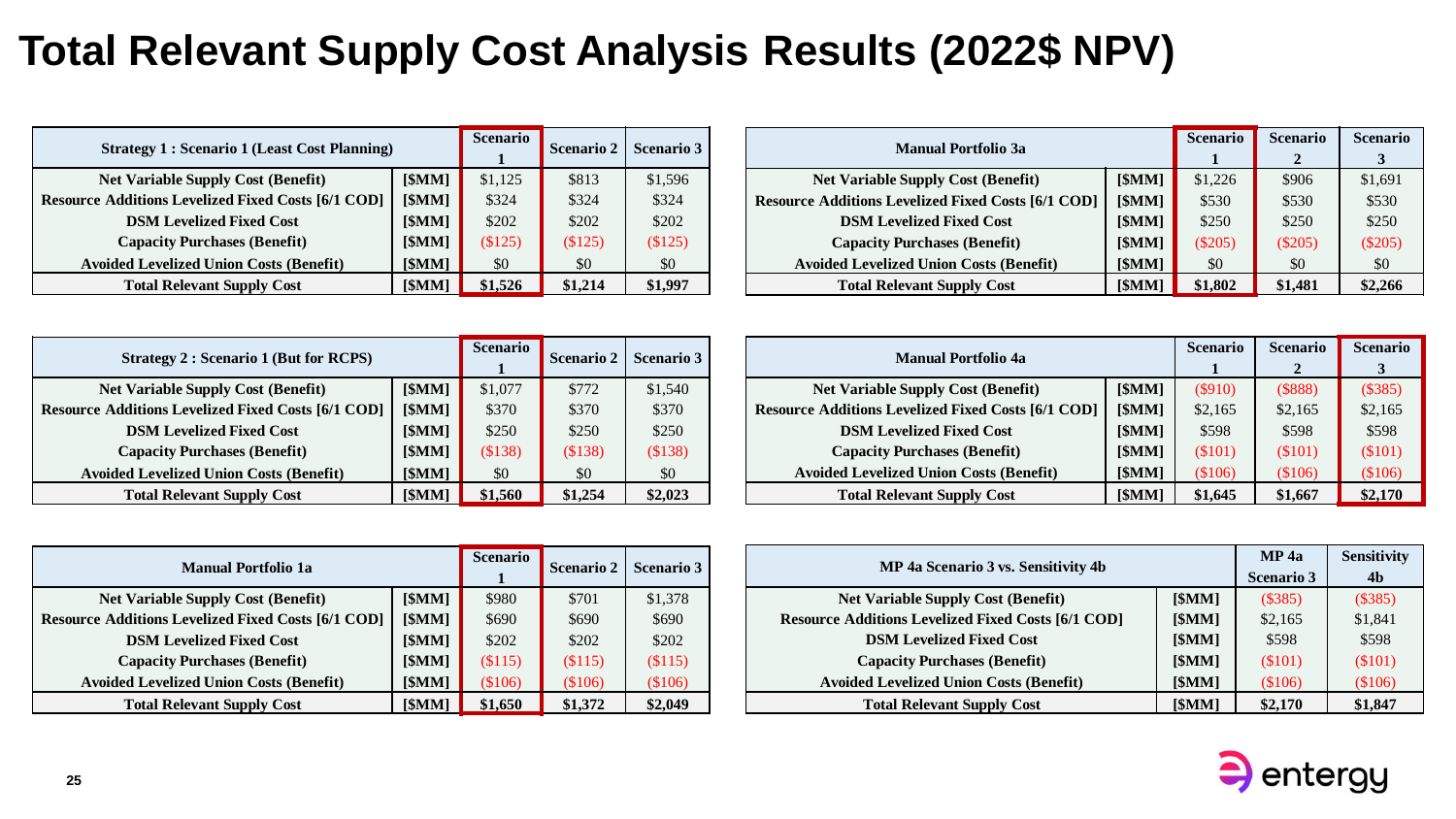### **Stochastic Risk Analysis**

*In order to meet schedule deadlines, the Parties agreed to stochastic analysis on four portfolios*







Solar  $H$ ybrid

 $\blacksquare$  Wind  $\blacksquare$  Battery

| Resource | Year | Cap (MW) | <b>Resour</b> |
|----------|------|----------|---------------|
| Solar    | 2033 | 400      | Solar         |
| Battery  | 2033 | 350      | Battery       |
| Solar    | 2034 | 100      | Solar         |
| Solar    | 2035 | 100      | Battery       |
| Wind     | 2041 | 100      | Wind          |
| Battery  | 2041 | 50       | Solar         |

| <b>Resource</b> | Year | Cap (MW) |
|-----------------|------|----------|
| Solar           | 2033 | 500      |
| <b>Battery</b>  | 2033 | 300      |
| Solar           | 2034 | 100      |
| Battery         | 2035 | 50       |
| Wind            | 2038 | 200      |
| Solar           | 2041 | 100      |

| <b>Resource</b> | Year | Cap (MW) | Re         |
|-----------------|------|----------|------------|
| Solar           | 2025 | 400      | Sol        |
| Battery         | 2025 | 250      | Sol        |
| Battery         | 2028 | 50       | Sol        |
| Battery         | 2032 | 50       | Sol        |
| Solar           | 2034 | 100      | <b>Hyt</b> |
| Solar           | 2035 | 100      | Bat        |
| Wind            | 2041 | 100      | Hyt        |
| Battery         | 2041 | 50       | Bat        |
|                 |      |          | Sol        |
|                 |      |          |            |

| <b>Resource</b> | Year | Cap (MW) |
|-----------------|------|----------|
| Solar           | 2024 | 150      |
| Solar           | 2026 | 100      |
| Solar           | 2028 | 50       |
| Solar           | 2030 | 100      |
| Hybrid          | 2032 | 75       |
| Battery         | 2033 | 250      |
| Hybrid          | 2033 | 75       |
| Battery         | 2034 | 50       |
| Solar           | 2034 | 100      |
| Solar           | 2036 | 100      |
| Wind            | 2038 | 100      |

**600 MW** 

52%

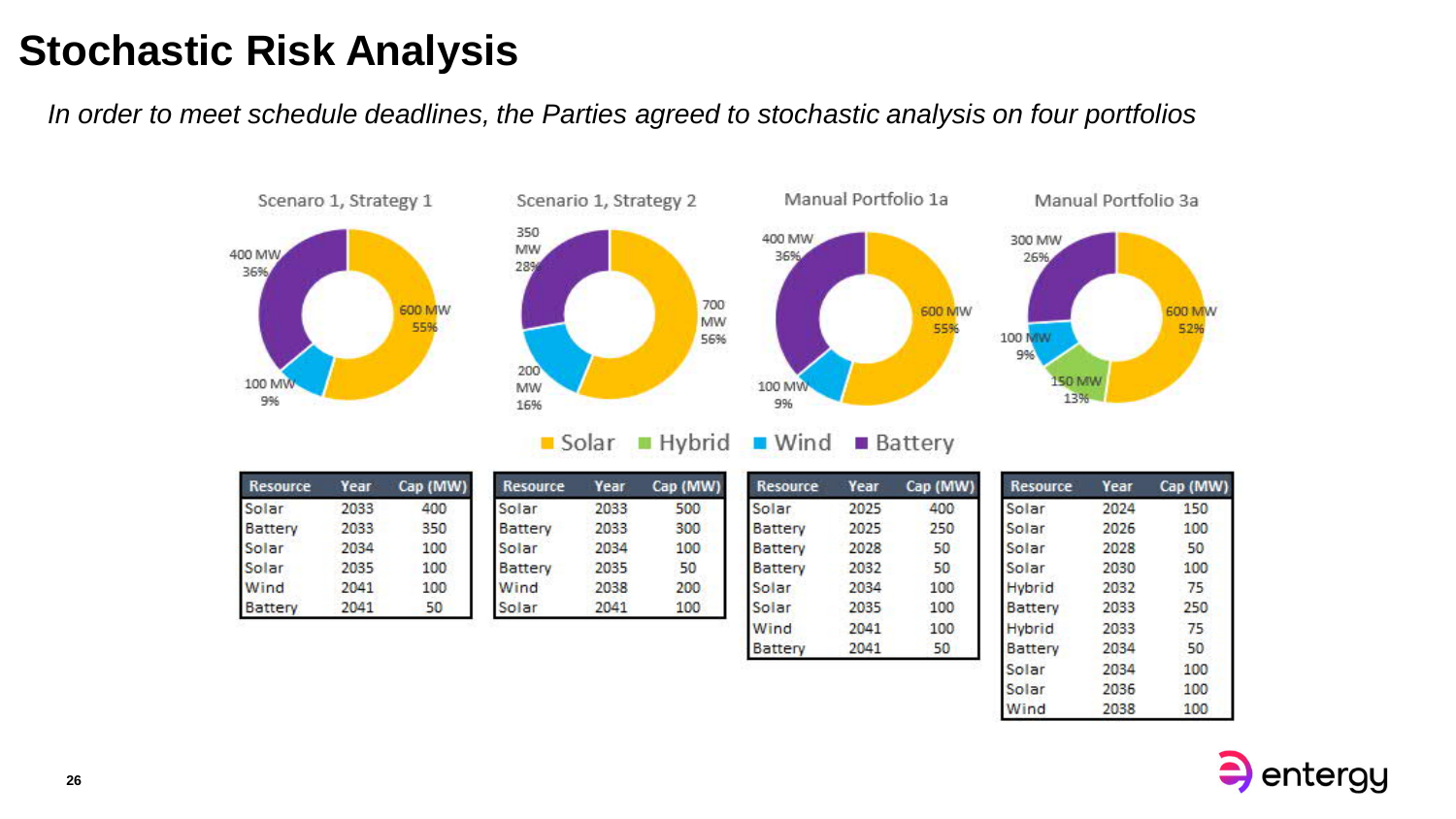#### **2021 ENO IRP Stochastics Results – Gas Price**



Levelized Nominal Total Relevant Supply Cost (\$/MWh)

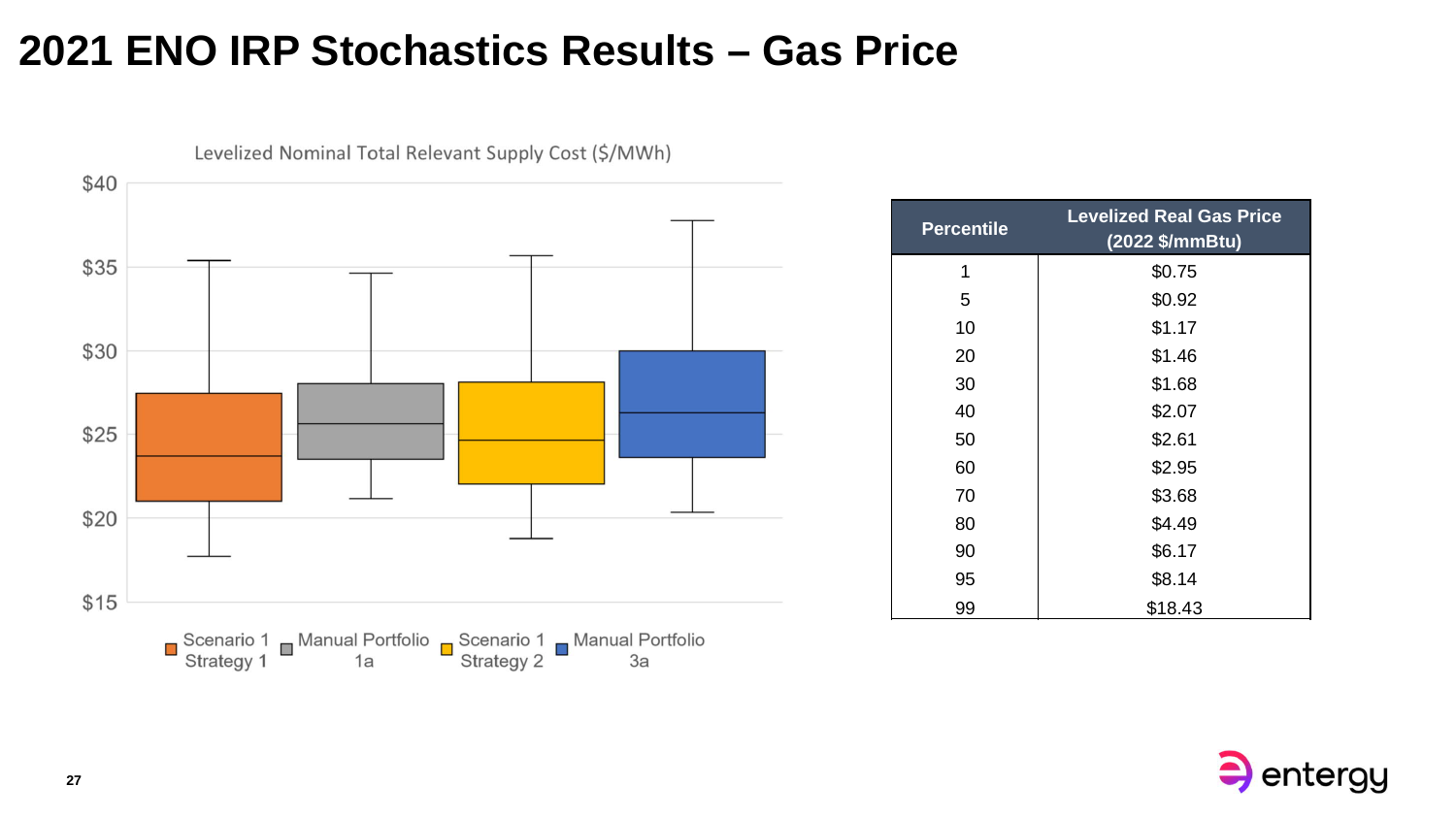### **2021 ENO IRP Stochastics Results – CO<sup>2</sup> Price**



| <b>Percentile</b> | <b>Levelized Real CO2 Price</b><br>\$2022 |
|-------------------|-------------------------------------------|
| 1                 | \$0.65                                    |
| 5                 | \$0.96                                    |
| 10                | \$1.49                                    |
| 20                | \$2.22                                    |
| 30                | \$3.31                                    |
| 40                | \$4.32                                    |
| 50                | \$5.56                                    |
| 60                | \$8.35                                    |
| 70                | \$11.95                                   |
| 80                | \$17.54                                   |
| 90                | \$25.28                                   |
| 95                | \$33.96                                   |
| 99                | \$64.04                                   |

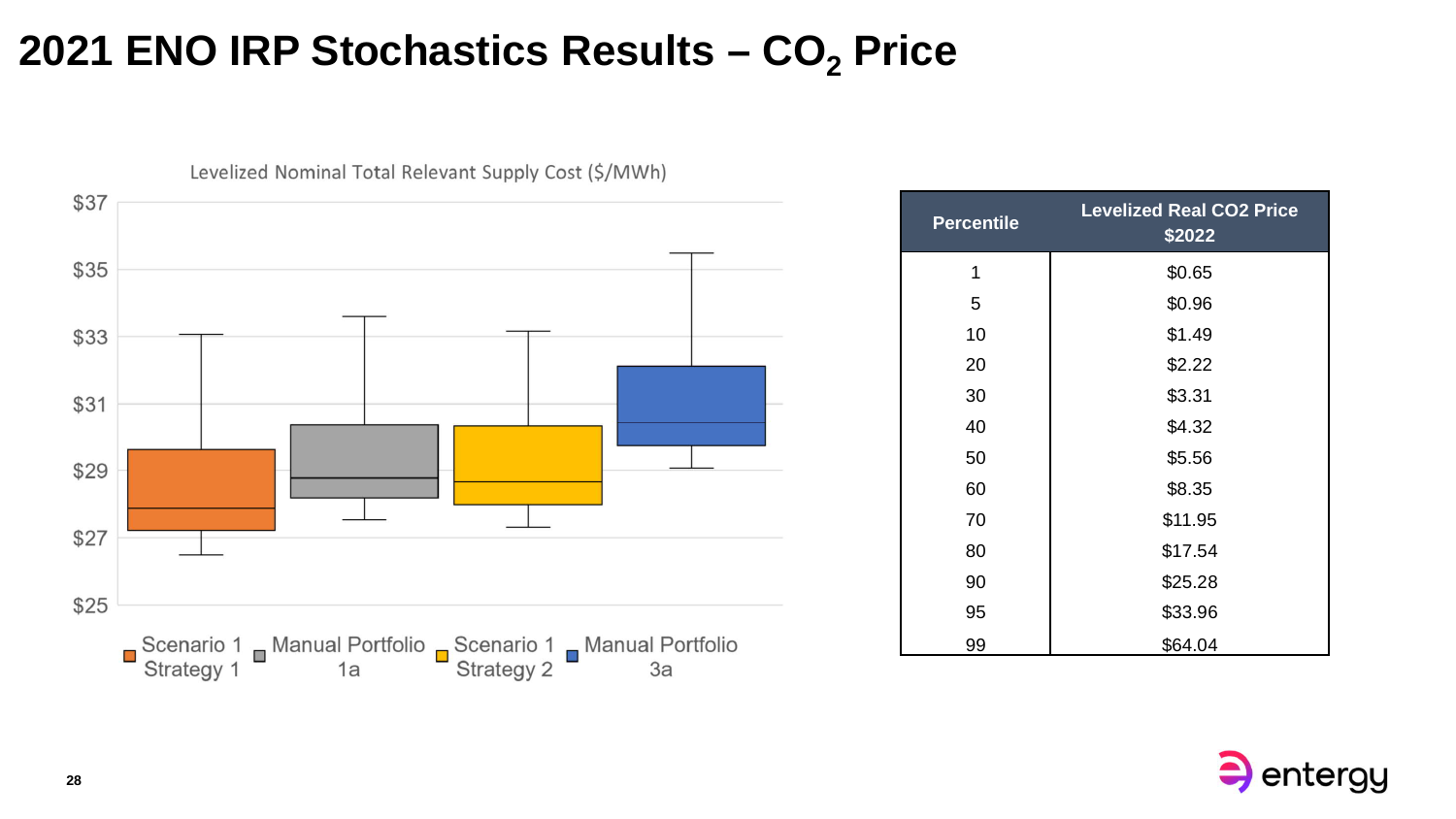### **2021 IRP Action Plan**

| <b>Description</b>                                                         | <b>Action to be Taken</b>                                                                                                                                                                                                                                                                                                                                                                                                                                                                                                                                                                                                                                                                                                                                                       |
|----------------------------------------------------------------------------|---------------------------------------------------------------------------------------------------------------------------------------------------------------------------------------------------------------------------------------------------------------------------------------------------------------------------------------------------------------------------------------------------------------------------------------------------------------------------------------------------------------------------------------------------------------------------------------------------------------------------------------------------------------------------------------------------------------------------------------------------------------------------------|
| 90 MW Portfolio Implementation                                             | The projects underlying the Iris and St. James PPAs approved in Docket UD-18-06 have been delayed and<br>sustained damage in Hurricane Ida. ENO continues to monitor counterparty efforts to achieve commercial<br>operation for both projects by the updated estimated dates of August 2022 (Iris) and October 2022 (St. James).<br>Upon commencement of the two PPAs, ENO will have fulfilled approximately 95 MW of the 100 MW<br>renewables commitment it previously made to the Council. ENO will seek to identify a suitable small project to<br>help it meet or exceed the 100 MW threshold. Possible options could include an expansion of the commercial<br>rooftop solar or ReNEWable Orleans residential rooftop programs, possibly with battery storage components. |
| <b>City Clean Power Plan (100% Renewables Options</b><br>for City and SWB) | ENO plans to engage with the Council and City stakeholders to discuss possible offerings for a City Clean<br>Power Plan responsive to Resolution R-22-11 that directed the City and SWB to serve their operations with<br>100% renewable energy by 2025.                                                                                                                                                                                                                                                                                                                                                                                                                                                                                                                        |
| <b>RCPS Compliance Plan</b>                                                | ENO will develop and file its first three-year RCPS compliance plan for 2023-25 within 90 days after submission<br>of the IRP Report as required under the RCPS rules.                                                                                                                                                                                                                                                                                                                                                                                                                                                                                                                                                                                                          |
| <b>Electric Vehicle Charging Infrastructure Plans</b>                      | ENO will continue to work towards completion of the 25 site Public Charging pilot approved through the 2018<br>Rate Case. ENO will also continue to work with the Advisors and stakeholders regarding the filing made in<br>January 2022 seeking modifications to Rider EVCI and other regulatory policies necessary to support more<br>robust adoption of electric vehicles in New Orleans.<br>Additionally, ENO will seek to develop proposals to the Council that would expand public access to Direct<br>Current Fast Chargers (DCFC) and Level 2 chargers throughout the city and foster greater adoption of EVs in<br>the city.                                                                                                                                           |
| <b>Bring Your Own Battery (BYOB) Demand</b><br><b>Response Pilot</b>       | ENO will pursue approval of the application for a BYOB DR pilot program filed in March 2022. If approved,<br>ENO will work with Honeywell, the program implementer, to execute the program during Energy Smart PY12<br>and develop experience to possibly inform a similar program during PY 13-15.                                                                                                                                                                                                                                                                                                                                                                                                                                                                             |

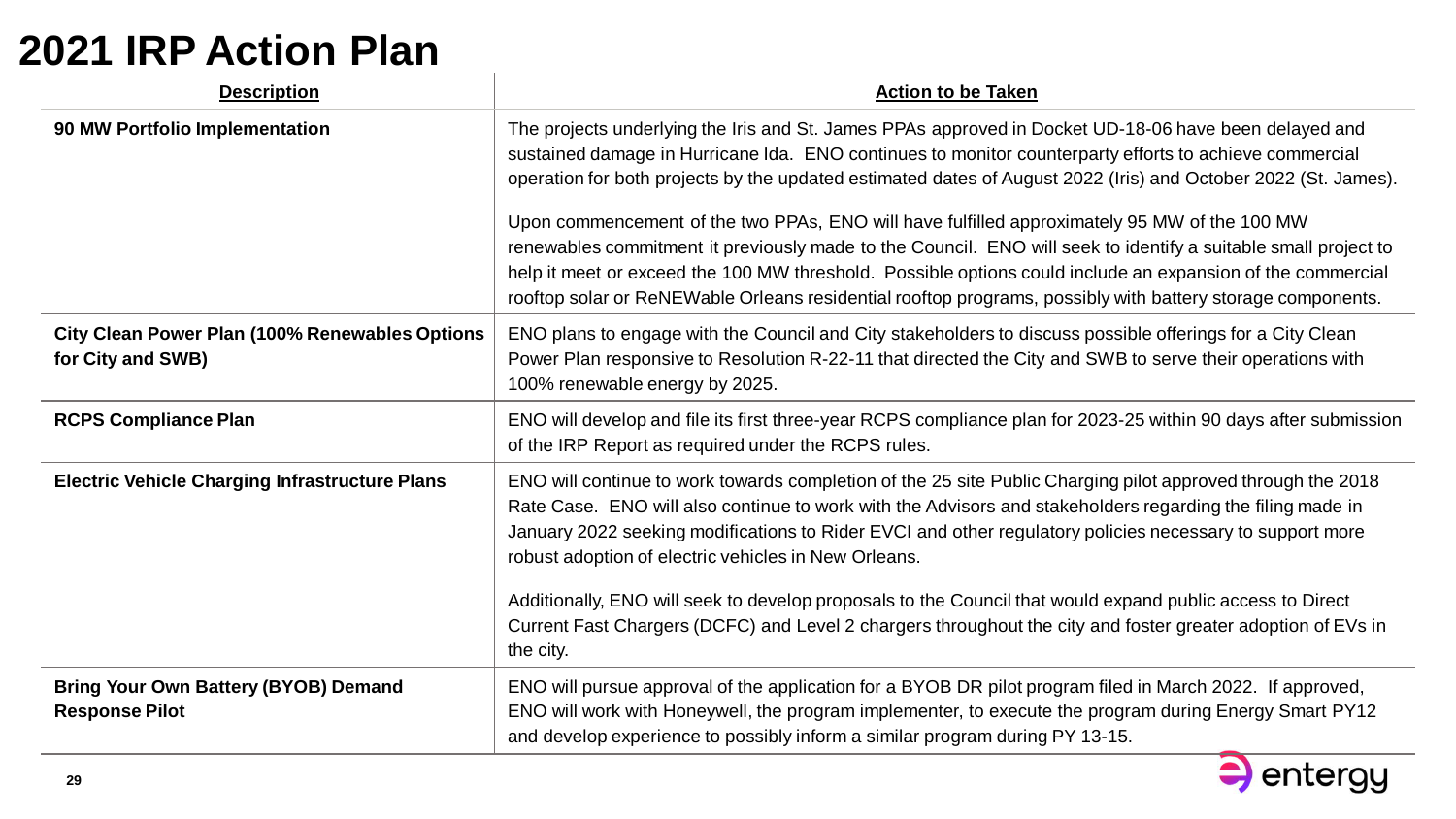#### **2021 IRP Action Plan cont.**

| <b>Description</b>                                                   | <b>Action to be Taken</b>                                                                                                                                                                                                                                                                                                                                                                                                                                                                              |
|----------------------------------------------------------------------|--------------------------------------------------------------------------------------------------------------------------------------------------------------------------------------------------------------------------------------------------------------------------------------------------------------------------------------------------------------------------------------------------------------------------------------------------------------------------------------------------------|
| <b>DSM/DR Implementation</b>                                         | File Implementation Plan for Energy Smart Program Years 13-15 as required under Resolution R-20-257 and<br>the subsequent Order amending the procedural schedule in the IRP docket.                                                                                                                                                                                                                                                                                                                    |
| <b>Expansion of Green Power Option for Large</b><br><b>Customers</b> | In response to interest expressed by several large electric customers in New Orleans, ENO will evaluate a<br>possible expansion of the current Green Power Option program to accommodate larger usage offsets.                                                                                                                                                                                                                                                                                         |
| <b>Customer Backup Generation Solutions</b>                          | In response to growing customer interest in backup generation following Hurricane Ida, ENO will consider<br>solutions that could be offered to residential and commercial customers. Solutions could include make ready<br>infrastructure and other equipment that would facilitate the safe and quick installation of temporary backup<br>generation in response to storm events, or permanently installed backup generation for customers requiring<br>continuous power to support their operations. |



 $\overline{\phantom{0}}$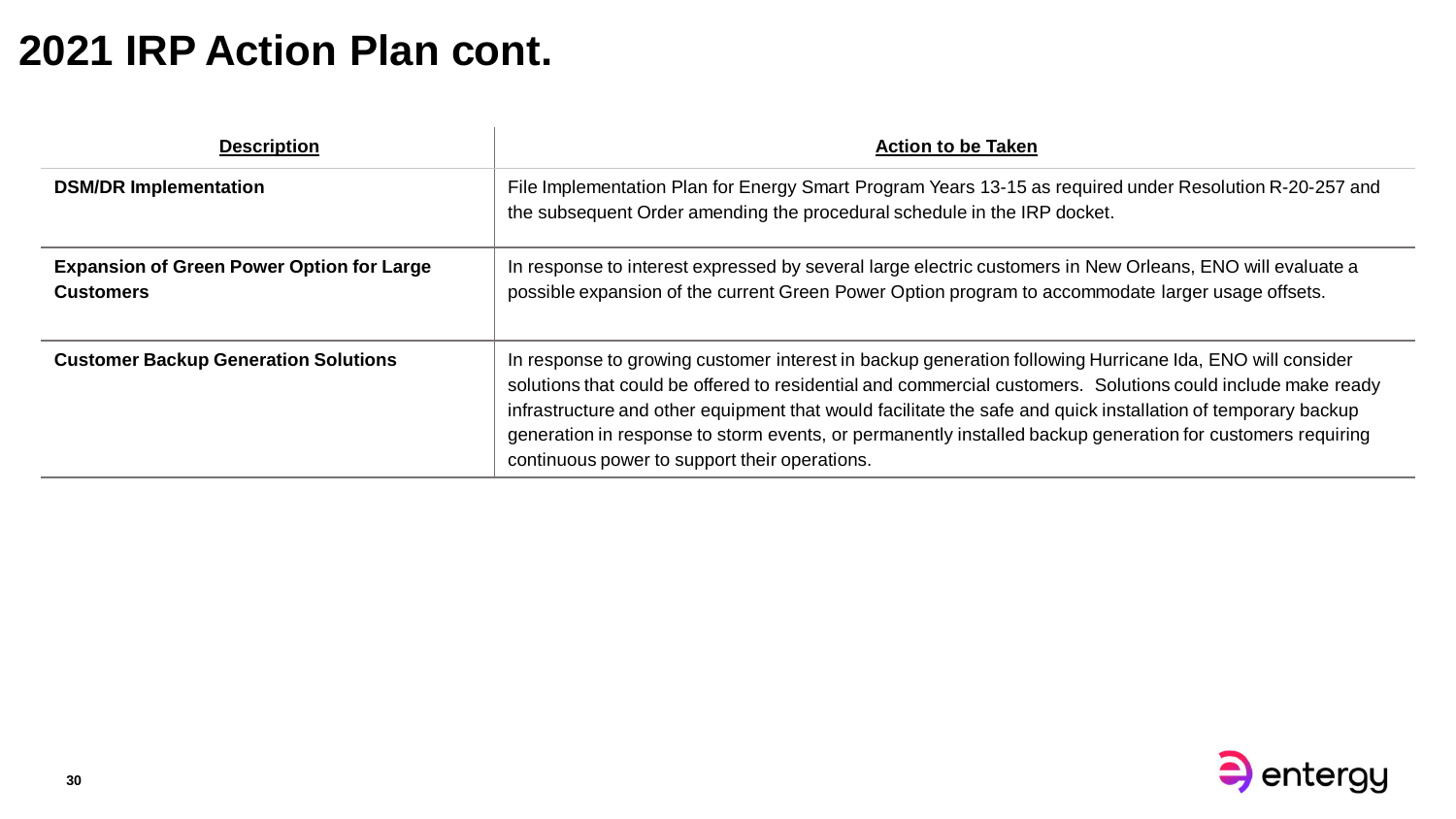# **Recap—Key Takeaways from the 2021 IRP Report**

- Deferred Capacity Need—The timing of capacity needs varied based on the Scenario and Strategy constraints imposed but generally didn't arise until at least the late 2020s.
- Renewables and Storage—Once a capacity need arises for ENO, it can likely be met by a combination of renewable and storage resources rather than additional fossil generation.
- Continued Operation of Union 1—The analysis indicates it is more beneficial for customers for ENO to operate Union 1 until 2033 instead of deactivating it early in 2025.
- Source for Energy Smart plan—The programs identified in the two 20-year DSM potential studies will be valuable inputs to the Program Year 13-15 implementation plan that will be filed later in 2022.
- Reference for Council's Renewable and Clean Portfolio Standard (RCPS)—ENO will file its 2023-2025 RCPS compliance plan as required by the Council's rules and use the designated IRP portfolio costs as its evaluation baseline.
- General Resource Planning Tool—The comparative value of this IRP report comes from considering the different inputs, assumptions, and risk sensitivities of each Portfolio as a guide for the future, not from focusing on the costs of one Portfolio versus another. Actual costs in the future will be driven by resource certifications and DSM implementations that rely on then-current market costs.
- Action Plan—Focus on initiatives that support Council policy goals and customer sustainability such as renewable and clean energy options, electric vehicles, and resilience.